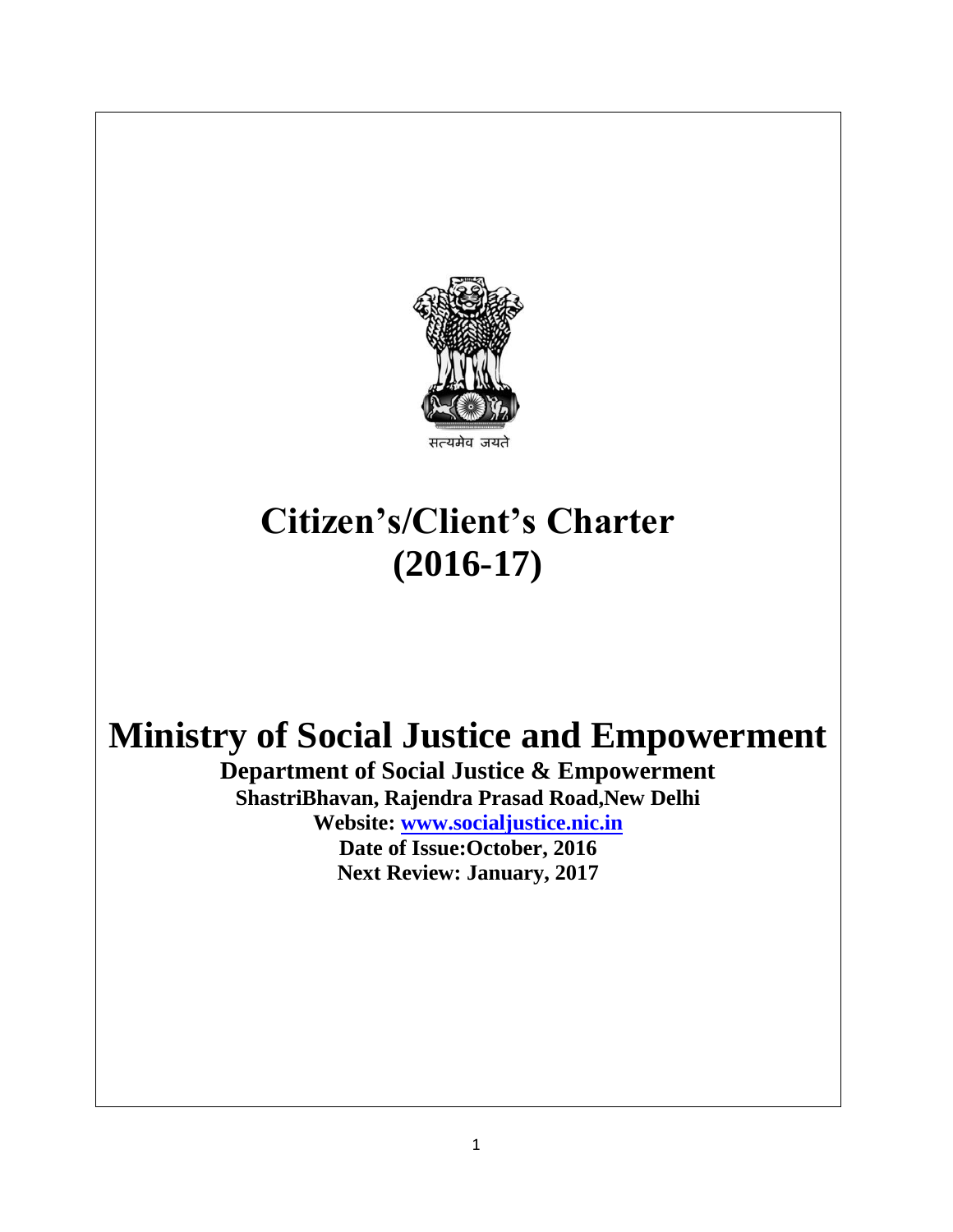### **Vision**

To take steps so that members of the target groups of the Ministry, namely Scheduled Castes (SCs), Other Backward Classes (OBCs), Senior Citizens & Victims of Substance Abuse can lead productive, safe and dignified lives, with all their basic needs being fulfilled, and *where equal opportunities are ensured for the growth and development for SCs, OBCs, and adequate support and opportunities are ensured for Senior citizens and victims of substance abuse.* 

## **Mission**

The Mission of the Ministry of Social Justice and Empowerment is to empower its target groups, namely,

- (i) Scheduled Castes,
- (ii) Backward Classes,
- (iii) Senior citizens and
- (iv) Victims of alcoholism and substance abuse
- (v) Beggary
- (vi) Transgender
- (vii) Denotified Tribes/Nomadic Tribes/Semi-nomadic Tribes
- (viii) Economically Backward Class

#### *Through*

Programmes of educational, economic and social development and rehabilitation as appropriate

# **Main Services/Transaction**

The Ministry of Social Justice &Empowerment has two departments viz. Department of Social Justice and Empowerment and Department of Empowerment of Persons with Disability. The Ministry has no field set-up of its own. Therefore, all the Schemes/Programmes of the Ministry are implemented, as per the guidelines/standing instructions, through the following agencies:

| S.<br>N <sub>0</sub> | Agency to whom Ministry's funds are released for implementation of its<br><b>Schemes/Programmes</b> |
|----------------------|-----------------------------------------------------------------------------------------------------|
| 1.                   | <b>State Governments./State Channelizing Agencies</b>                                               |
| 2.                   | Central Public Sector Enterprises of the Ministry of SJ&E (e.g. National Finance &                  |
|                      | Development Corporations)                                                                           |
| $\overline{3}$       | Other Agencies such as UGC, DAVP, Universities, Institutions of Excellence,                         |
|                      | Education, etc.                                                                                     |
|                      | Non-Government Organizations                                                                        |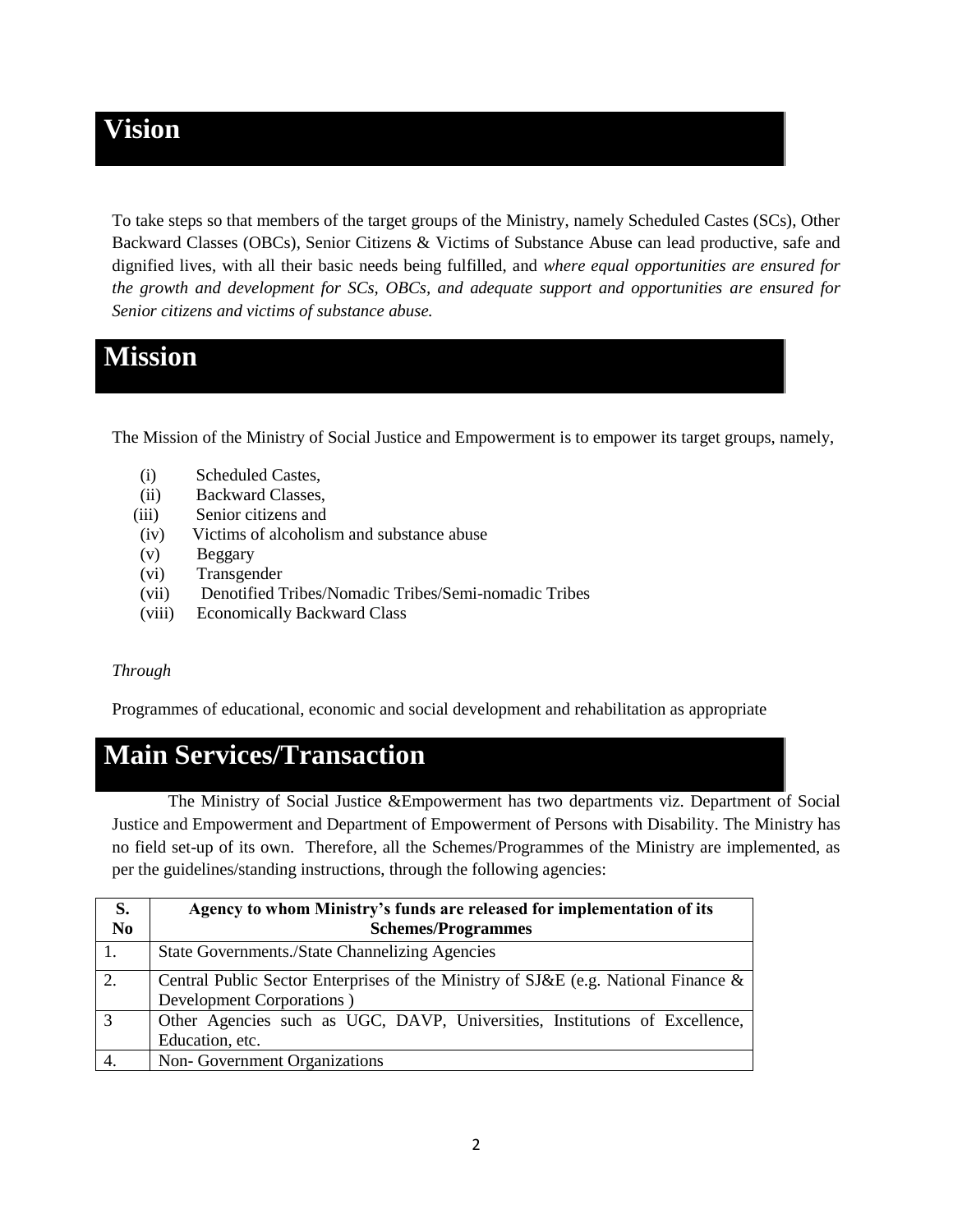# **Department of Social Justice**

#### **Services/Transactions**

| S.    |                                                                                                                   |        |                    | <b>Contact Person Details</b> |              | <b>Process</b>               | <b>Documents</b>                        |  |  |  |  |  |
|-------|-------------------------------------------------------------------------------------------------------------------|--------|--------------------|-------------------------------|--------------|------------------------------|-----------------------------------------|--|--|--|--|--|
| No.   | <b>Services/Transaction</b>                                                                                       | Weight | Name &             | E-mail                        | <b>Phone</b> |                              | <b>Required</b>                         |  |  |  |  |  |
|       |                                                                                                                   |        | <b>Designation</b> |                               | No.          |                              |                                         |  |  |  |  |  |
|       | 2                                                                                                                 | 3      | $\overline{4}$     | 5                             | 6            | 7                            | 8                                       |  |  |  |  |  |
|       | <b>Scheduled Castes Development</b>                                                                               |        |                    |                               |              |                              |                                         |  |  |  |  |  |
| 1.    | Release of central assistance for providing Scholarships to Scheduled Caste students under the following Schemes: |        |                    |                               |              |                              |                                         |  |  |  |  |  |
| 1. A. | <b>Through State Governments</b>                                                                                  |        |                    |                               |              |                              |                                         |  |  |  |  |  |
|       | a. Post-matric<br>Scholarship                                                                                     | 10%    | ShT.V.A.Ram,       | tva.ram@nic.in                | 23387430     |                              |                                         |  |  |  |  |  |
|       | for SCs                                                                                                           |        | Director           |                               |              | Release of grants:           | Receipt of complete                     |  |  |  |  |  |
|       |                                                                                                                   |        |                    |                               |              | (i) Receipt of proposals     | proposal along with                     |  |  |  |  |  |
|       |                                                                                                                   |        |                    |                               |              | States/UTs,<br>from          | <b>UCs</b><br>for grants                |  |  |  |  |  |
|       |                                                                                                                   |        |                    |                               |              | complete in all respects     | released during last                    |  |  |  |  |  |
|       |                                                                                                                   |        |                    |                               |              | (ii) Obtaining<br><b>IFD</b> | financial year.                         |  |  |  |  |  |
|       |                                                                                                                   |        |                    |                               |              | Concurrence                  |                                         |  |  |  |  |  |
|       |                                                                                                                   |        |                    |                               |              | (iii) Seeking approval of    |                                         |  |  |  |  |  |
|       |                                                                                                                   |        |                    |                               |              | competent authority          |                                         |  |  |  |  |  |
|       | Pre-matric Scholarship to<br>b.                                                                                   | 5%     | ShT.V.A Ram,       | tva.ram@nic.in                | 23387430     | $(i)$ Receipt of proposals   | Receipt of UCs for                      |  |  |  |  |  |
|       | children<br>of<br>those<br>the                                                                                    |        | Director           |                               |              | States/UTs,<br>from<br>all   | the grants released<br>before one year. |  |  |  |  |  |
|       | engaged<br>in<br>occupations<br>involving cleaning<br>and                                                         |        |                    |                               |              | complete<br>in<br>respects   |                                         |  |  |  |  |  |
|       | prone to health hazards.                                                                                          |        |                    |                               |              | <b>IFD</b><br>(ii) Obtaining |                                         |  |  |  |  |  |
|       |                                                                                                                   |        |                    |                               |              | Concurrence                  |                                         |  |  |  |  |  |
|       |                                                                                                                   |        |                    |                               |              | (iii) Seeking approval of    |                                         |  |  |  |  |  |
|       |                                                                                                                   |        |                    |                               |              | competent authority          | Receipt of complete                     |  |  |  |  |  |
|       |                                                                                                                   |        |                    |                               |              |                              | proposal along with                     |  |  |  |  |  |
|       |                                                                                                                   |        |                    |                               |              |                              | for<br><b>UCs</b><br>grants             |  |  |  |  |  |
|       |                                                                                                                   |        |                    |                               |              |                              | released during last<br>financial year. |  |  |  |  |  |
|       |                                                                                                                   |        |                    |                               |              |                              |                                         |  |  |  |  |  |
|       |                                                                                                                   |        |                    |                               |              |                              |                                         |  |  |  |  |  |
|       |                                                                                                                   |        |                    |                               |              |                              |                                         |  |  |  |  |  |
|       |                                                                                                                   |        |                    |                               |              |                              |                                         |  |  |  |  |  |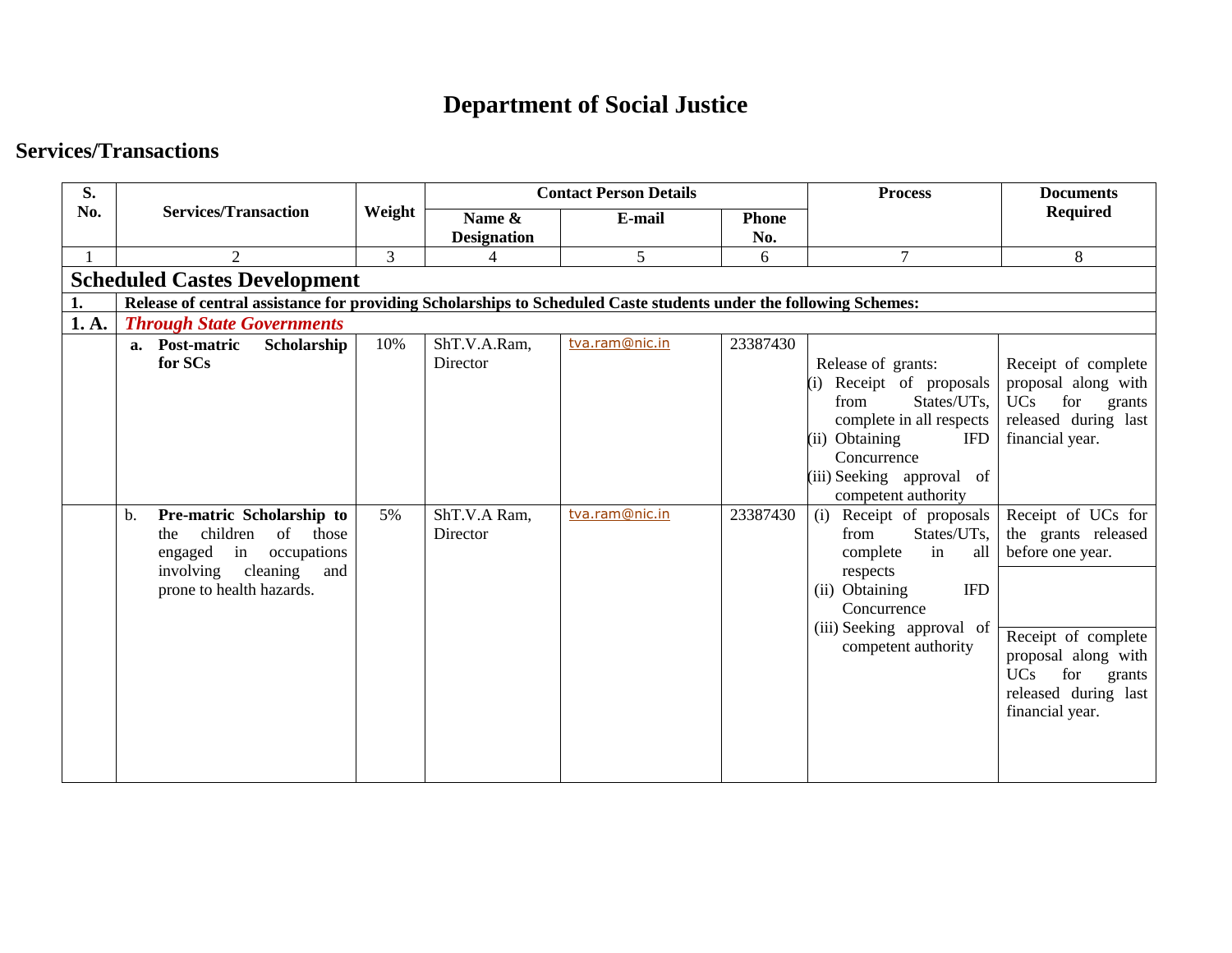| S.          |                                                                                                         |                |                                           | <b>Contact Person Details</b> |              | <b>Process</b>                                                                                                                                                                                                                              | <b>Documents</b>                                                                                                                                                                     |
|-------------|---------------------------------------------------------------------------------------------------------|----------------|-------------------------------------------|-------------------------------|--------------|---------------------------------------------------------------------------------------------------------------------------------------------------------------------------------------------------------------------------------------------|--------------------------------------------------------------------------------------------------------------------------------------------------------------------------------------|
| No.         | <b>Services/Transaction</b>                                                                             | Weight         | Name &                                    | E-mail                        | <b>Phone</b> |                                                                                                                                                                                                                                             | <b>Required</b>                                                                                                                                                                      |
|             |                                                                                                         |                | <b>Designation</b>                        |                               | No.          |                                                                                                                                                                                                                                             |                                                                                                                                                                                      |
|             | 2                                                                                                       | $\overline{3}$ | $\Delta$                                  | 5                             | 6            | $\tau$                                                                                                                                                                                                                                      | 8                                                                                                                                                                                    |
|             | Prematric<br>Scholarship<br>$\mathbf{c}$ .<br>Scheme for SC Students<br>studying in Class IX and X      | 5%             | ShT.V.A Ram,<br>Director                  | tva.ram@nic.in                | 23387430     | For release of grants:-<br>(i)Receipt of proposals<br>States/UTs,<br>from<br>complete in all respects<br>(ii)Obtaining<br><b>IFD</b><br>Concurrence<br>(iii)Seeking approval of<br>competent authority                                      | Receipt of UCs for<br>the grants released<br>before one year<br>Receipt of complete<br>proposal along with<br>for<br><b>UCs</b><br>grants<br>released during last<br>financial year. |
|             | Upgradation of Merit of<br>d.<br><b>SC Students</b>                                                     | 2%             | Sh.Nicholas<br>Kujur, Deputy<br>Secretary | Kujur.nicholas@nic.i<br>n.    | 23070912     | Inviting<br>(i)<br>proposals from State<br>Govts/UT<br>Admns.<br>Covered<br>under<br>the<br>scheme.<br>(ii) Scrutiny of proposals<br>(iii) Obtaining<br><b>IFD</b><br>concurrence<br>(iv) Seeking approval of<br><b>Competent Authority</b> | $(i)$ Details of<br>the<br>proposals<br>in<br>prescribed<br>Application<br>Format.<br>(ii)<br><b>UC</b><br>for<br>earlier<br>release                                                 |
| <b>I.B.</b> | <b>Through Autonomous Organizations/Educational Institutions</b>                                        |                |                                           |                               |              |                                                                                                                                                                                                                                             |                                                                                                                                                                                      |
|             | a. National Fellowship for<br>Scheduled Castes Students<br>pursuing M Phil & PhD<br>studies through UGC | 3%             | ShT.V.A Ram,<br>Director                  | tva.ram@nic.in                | 23387430     | Receipt of proposals<br>(i)<br>from UGC, complete<br>in all respects<br>(ii) Obtaining<br><b>IFD</b><br>Concurrence<br>(iii) Seeking approval of<br>competent authority.                                                                    | Receipt of complete<br>proposal along with<br>for<br>UCs<br>grants<br>released for<br>last<br>financial year.                                                                        |
|             | b. Scholarship Scheme of Top<br>Class Education for SC<br><b>Students</b>                               | 3%             | Sh. Arvind<br>Kumar, Director             | arvind.k76@gov.in             | 23388519     | Receipt of proposals<br>(i)<br>Educational<br>from<br>Institutions notified<br>(ii) Obtaining<br><b>IFD</b><br>Concurrence                                                                                                                  | For<br>Fresh<br>proposals<br>-request from the<br>Institution<br>concerned                                                                                                           |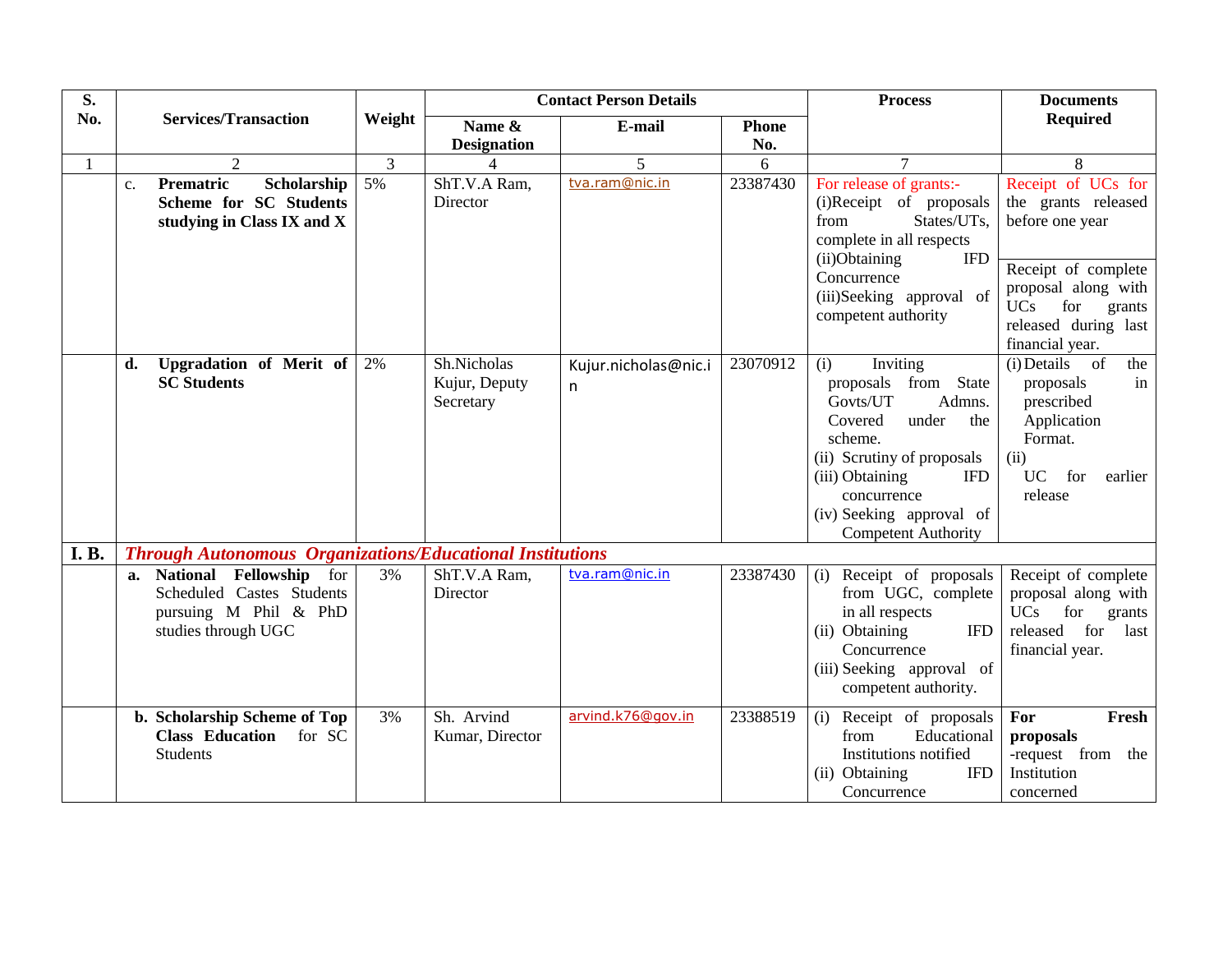| S.  |                                |                | <b>Contact Person Details</b> |                      |              | <b>Process</b>                                              | <b>Documents</b>                  |
|-----|--------------------------------|----------------|-------------------------------|----------------------|--------------|-------------------------------------------------------------|-----------------------------------|
| No. | <b>Services/Transaction</b>    | Weight         | Name &                        | E-mail               | <b>Phone</b> |                                                             | <b>Required</b>                   |
|     |                                |                | <b>Designation</b>            |                      | No.          |                                                             |                                   |
|     | $\overline{2}$                 | $\overline{3}$ | $\overline{4}$                | 5                    | 6            | $\tau$                                                      | 8                                 |
|     |                                |                |                               |                      |              | (iii) Seeking approval of                                   | -Caste Certificate                |
|     |                                |                |                               |                      |              | competent authority.                                        | -Income Certificate               |
|     |                                |                |                               |                      |              |                                                             | -Proof of Admission               |
|     |                                |                |                               |                      |              |                                                             | -Fee Structure                    |
|     |                                |                |                               |                      |              |                                                             | <b>For Renewal</b>                |
|     |                                |                |                               |                      |              |                                                             | -UCs for previous                 |
|     |                                |                |                               |                      |              |                                                             | release<br>Claim form             |
|     | c. Free Coaching for SC and    | 5%             | Sh.Nicholas                   | Kujur.nicholas@nic.i | 23070912     | (i) Receipt of list of                                      | Proposal,co<br>(i)                |
|     | <b>OBC</b><br>students(Revised |                | Kujur, Deputy                 | n.                   |              | coaching<br>reputed                                         | in<br>mplete<br>all               |
|     | during 2016-17)                |                | Secretary                     |                      |              | Institutes from State                                       | in<br>respects                    |
|     |                                |                |                               |                      |              | Govts/UTs                                                   | prescribed format.                |
|     |                                |                |                               |                      |              | (ii) Receipt of proposals $\vert$ (ii) For $2nd$ instalment |                                   |
|     |                                |                |                               |                      |              | in<br>all<br>complete                                       | of<br>first                       |
|     |                                |                |                               |                      |              | from<br>respects                                            | year:UC, details of               |
|     |                                |                |                               |                      |              | Institutes                                                  | stipend                           |
|     |                                |                |                               |                      |              | recommended<br>by                                           | paid; expenditure                 |
|     |                                |                |                               |                      |              | States/UTs                                                  | made;courses                      |
|     |                                |                |                               |                      |              | (iii) Screening<br>of<br>the<br>proposals and placing       | conducted&<br>trained<br>students |
|     |                                |                |                               |                      |              | shortlisted<br>proposals                                    | audited<br>and                    |
|     |                                |                |                               |                      |              | before the Selection                                        | of<br>statement                   |
|     |                                |                |                               |                      |              | Committee                                                   | records.                          |
|     |                                |                |                               |                      |              | into<br>(iv) Entering<br>an $(iii)$                         | GIA for 2 <sup>nd</sup>           |
|     |                                |                |                               |                      |              | Agreement with the                                          | and 3 <sup>rd</sup> year; list of |
|     |                                |                |                               |                      |              | selected Institutions.                                      | students coached;                 |
|     |                                |                |                               |                      |              | (v) Obtaining<br><b>IFD</b>                                 | details of stipend                |
|     |                                |                |                               |                      |              | concurrence                                                 | paid;<br>audited                  |
|     |                                |                |                               |                      |              | (vi) Seeking approval of                                    | accounts;<br>and                  |
|     |                                |                |                               |                      |              | the<br>competent                                            | of<br>performance                 |
|     |                                |                |                               |                      |              | authority.                                                  | students.                         |
|     |                                |                |                               |                      |              |                                                             |                                   |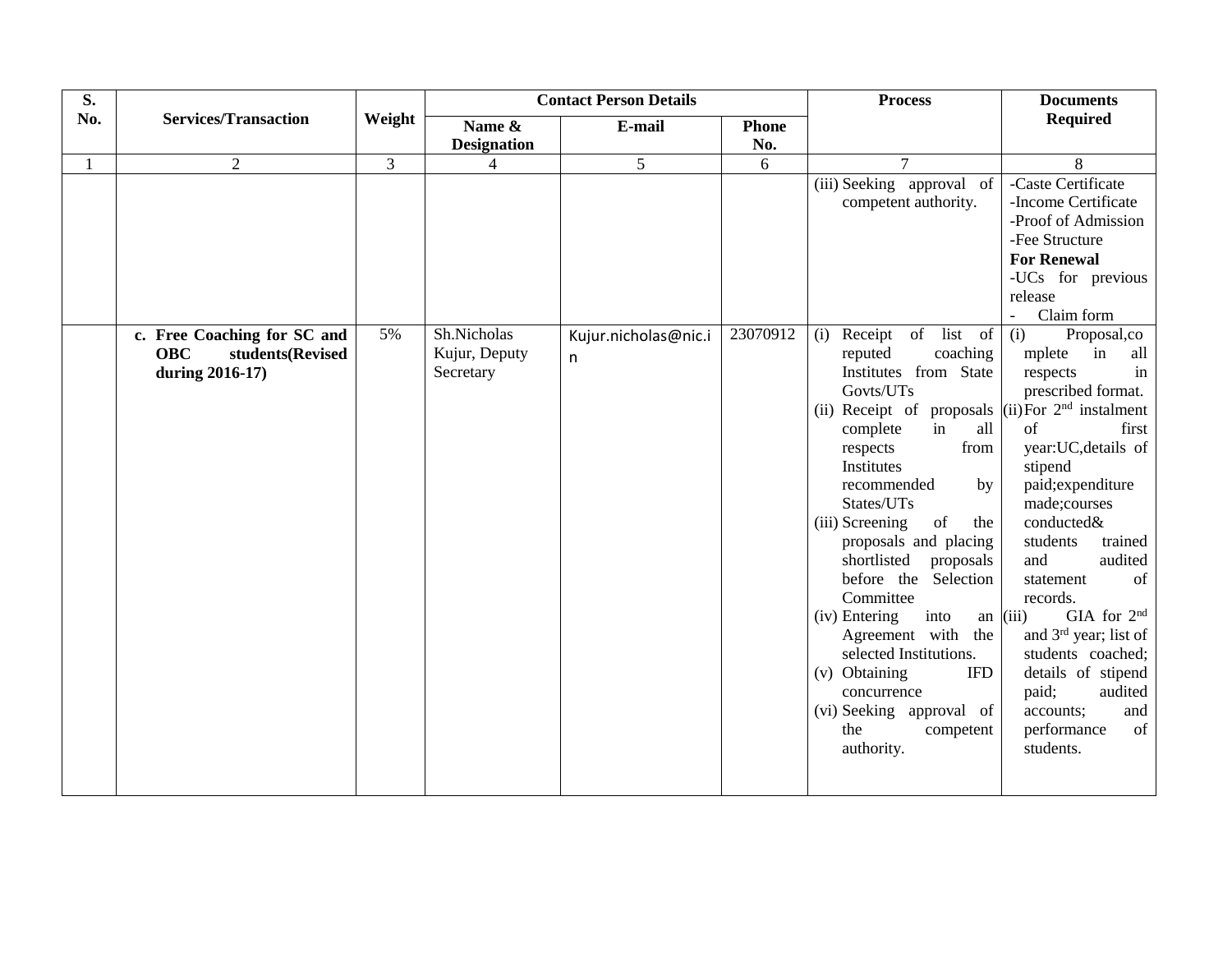| S.             |                                                                                                                          |                  |                               | <b>Contact Person Details</b> |              | <b>Process</b>                                                                                                                                                                                                                                                                                                                                                                                                   | <b>Documents</b>                                                                                                                                                                                                                                                                             |
|----------------|--------------------------------------------------------------------------------------------------------------------------|------------------|-------------------------------|-------------------------------|--------------|------------------------------------------------------------------------------------------------------------------------------------------------------------------------------------------------------------------------------------------------------------------------------------------------------------------------------------------------------------------------------------------------------------------|----------------------------------------------------------------------------------------------------------------------------------------------------------------------------------------------------------------------------------------------------------------------------------------------|
| No.            | <b>Services/Transaction</b>                                                                                              | Weight           | Name $\&$                     | E-mail                        | <b>Phone</b> |                                                                                                                                                                                                                                                                                                                                                                                                                  | <b>Required</b>                                                                                                                                                                                                                                                                              |
|                |                                                                                                                          |                  | <b>Designation</b>            |                               | No.          |                                                                                                                                                                                                                                                                                                                                                                                                                  |                                                                                                                                                                                                                                                                                              |
| $\mathbf{1}$   | $\overline{2}$                                                                                                           | $\overline{3}$   |                               | 5                             | 6            | $\tau$                                                                                                                                                                                                                                                                                                                                                                                                           | 8                                                                                                                                                                                                                                                                                            |
| $\overline{2}$ | Financial assistance through state Governments/UTs/ Autonomous Organizations/Educational Institutions under other Scheme |                  |                               |                               |              |                                                                                                                                                                                                                                                                                                                                                                                                                  |                                                                                                                                                                                                                                                                                              |
|                |                                                                                                                          |                  |                               |                               |              |                                                                                                                                                                                                                                                                                                                                                                                                                  |                                                                                                                                                                                                                                                                                              |
|                | (a)PCR &POA Acts: Release of<br>Central Assistance to State<br>Governments for implementation<br>of these Acts           | $\overline{5\%}$ | Sh. Arvind<br>Kumar, Director | Arvind.k76@gov.in             | 23388519     | i)<br>Receipt of proposals<br>States/UTs,<br>from<br>complete<br>in<br>all<br>respects<br>ii) Obtaining<br><b>IFD</b><br>Concurrence<br>iii) Seeking approval of<br>competent authority                                                                                                                                                                                                                          | Receipt of complete<br><b>UCs</b><br>for<br>grants<br>released in the last<br>financial year.                                                                                                                                                                                                |
|                | (b) Self Employment Scheme for<br>Rehabilitation<br>of<br>Manual<br>Scavengers(SRMS)                                     | 5%               | Sh. Arvind<br>Kumar, Director | Arvind.k76@gov.in             | 23388519     | (i) Funds $\overline{are}$ released to (i) Utilization<br>NSKFDC,<br>implementing<br>agency<br>of the Scheme with the<br>concurrence of IFD and (ii) Details<br>approval of Competent<br>Authority,<br>(ii) Receipts of proposal (iii)<br>from States/UTs with<br>details<br>of identified<br>manual scavengers.<br>Release<br>of<br>(iii)<br>onetime cash assistance<br>into bank accounts of<br>beneficiaries. | Certificate<br>and<br>audited statement<br>of accounts.<br><sub>of</sub><br>the<br>beneficiaries with<br>the bank details.<br>Details<br>- of<br>loans<br>sanctioned<br>by the Banks.<br>Details<br>(iv)<br>of<br>trainee,<br>the<br>training<br>institute<br>and the period of<br>training. |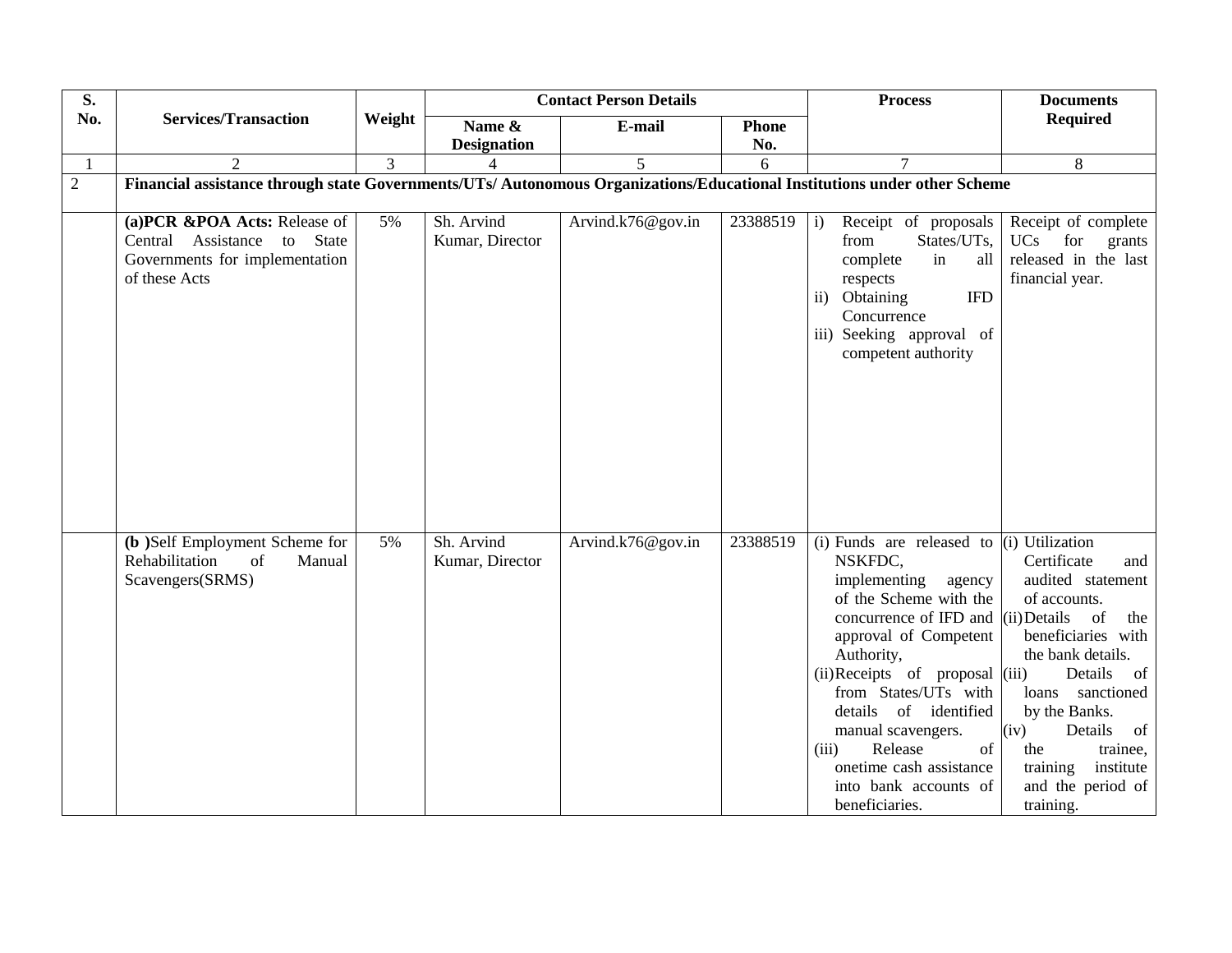| S.  |                                                                                                                                   |                | <b>Contact Person Details</b> |                       |              | <b>Process</b>                                                                                                                                       | <b>Documents</b>                                                                                                                                                                                                                                                                                                                                              |
|-----|-----------------------------------------------------------------------------------------------------------------------------------|----------------|-------------------------------|-----------------------|--------------|------------------------------------------------------------------------------------------------------------------------------------------------------|---------------------------------------------------------------------------------------------------------------------------------------------------------------------------------------------------------------------------------------------------------------------------------------------------------------------------------------------------------------|
| No. | <b>Services/Transaction</b>                                                                                                       | Weight         | Name &                        | E-mail                | <b>Phone</b> |                                                                                                                                                      | <b>Required</b>                                                                                                                                                                                                                                                                                                                                               |
|     |                                                                                                                                   |                | <b>Designation</b>            |                       | No.          |                                                                                                                                                      |                                                                                                                                                                                                                                                                                                                                                               |
|     | $\overline{2}$                                                                                                                    | $\overline{3}$ | 4                             | 5                     | 6            | $\tau$                                                                                                                                               | 8                                                                                                                                                                                                                                                                                                                                                             |
|     | Jagjivan<br>$(c)$ Babu<br>Ram                                                                                                     | 5%             | Sh. Nicholas                  | kujur.nicholas@nic.in | 23070912     | Release of Capital<br>(iv)<br>Subsidy<br><b>State</b><br>to<br><b>Channelizing Agency</b><br>(i) Receipt of proposal                                 | Details of the<br>÷i.                                                                                                                                                                                                                                                                                                                                         |
|     | Chhatrawas Yojana (BJRCY):<br>Release of central assistance to<br>States/UTs for construction of<br>Hostels for SC boys and girls |                | Kujur, Deputy<br>Secretary    |                       |              | from<br>states/UTs, complete<br>in all respect<br>(ii) Obtaining<br><b>IFD</b><br>Concurrence<br>(iii)Seeking approval of<br>the competent authority | proposals in the<br>$\ddot{\mathbf{i}}$<br>prescribed<br><b>Formats</b><br>iii Cost estimate,<br>site plan<br>and<br>building<br>plan<br>approved<br>by<br><b>PWD</b><br>iv Land ownership<br>documents<br>UC and status of<br>$\mathbf{V}$<br>earlier<br>sanctioned<br>hostels.<br>vi Inmates details<br>vii Justification of<br>the<br>proposed<br>hostels. |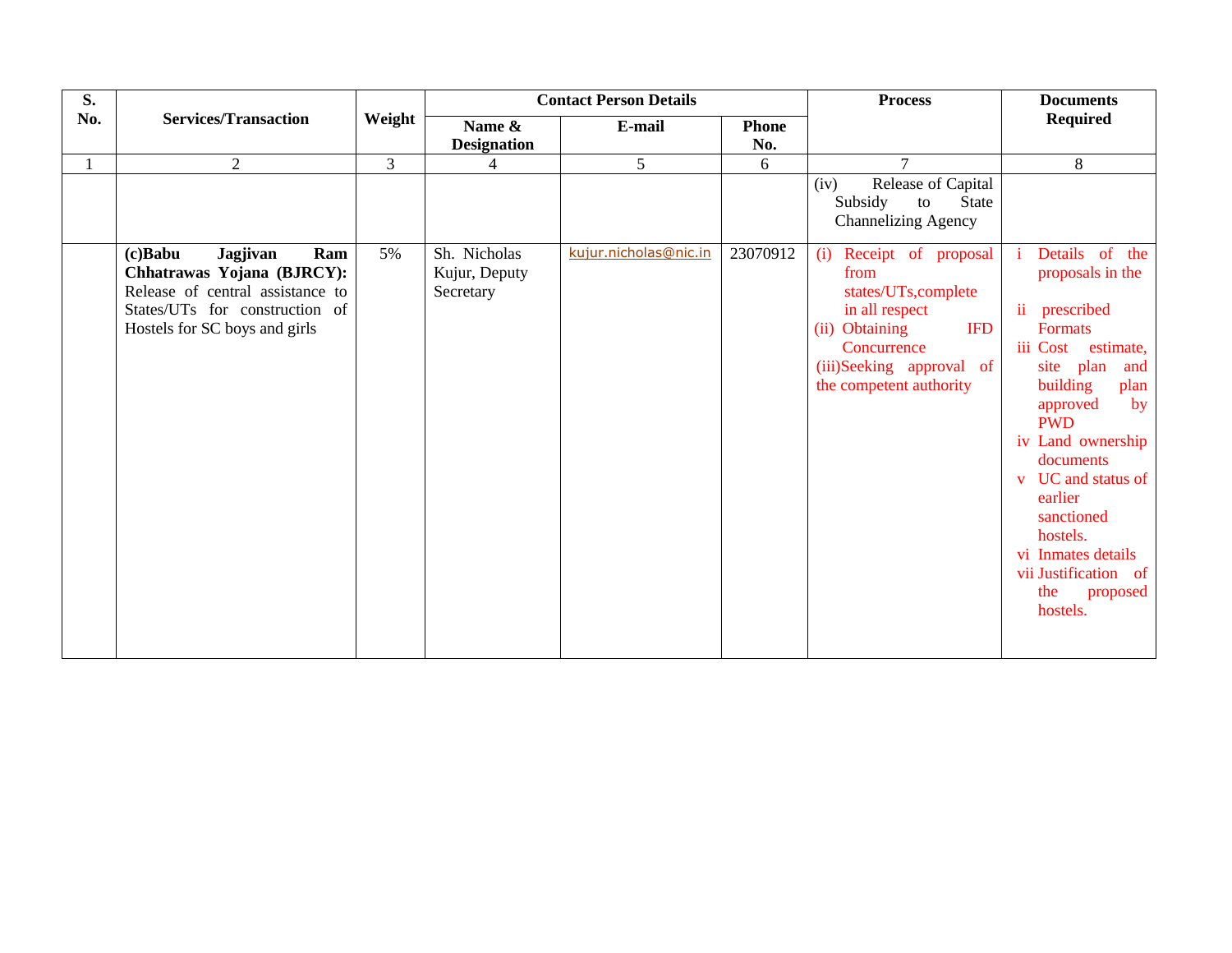| S.               |                                                                                                                                                                                                                                                                                                    |                |                                            | <b>Contact Person Details</b> |                           | <b>Process</b>                                                                                                                                                                                                                                                                                                                                                                                                                                                | <b>Documents</b>                                                                                                                                                                                                                                                                                                                                                                                |
|------------------|----------------------------------------------------------------------------------------------------------------------------------------------------------------------------------------------------------------------------------------------------------------------------------------------------|----------------|--------------------------------------------|-------------------------------|---------------------------|---------------------------------------------------------------------------------------------------------------------------------------------------------------------------------------------------------------------------------------------------------------------------------------------------------------------------------------------------------------------------------------------------------------------------------------------------------------|-------------------------------------------------------------------------------------------------------------------------------------------------------------------------------------------------------------------------------------------------------------------------------------------------------------------------------------------------------------------------------------------------|
| No.              | <b>Services/Transaction</b>                                                                                                                                                                                                                                                                        | Weight         | Name &                                     | E-mail                        | <b>Phone</b>              |                                                                                                                                                                                                                                                                                                                                                                                                                                                               | <b>Required</b>                                                                                                                                                                                                                                                                                                                                                                                 |
|                  |                                                                                                                                                                                                                                                                                                    |                | <b>Designation</b>                         |                               | No.                       |                                                                                                                                                                                                                                                                                                                                                                                                                                                               |                                                                                                                                                                                                                                                                                                                                                                                                 |
|                  | $\overline{2}$                                                                                                                                                                                                                                                                                     | $\overline{3}$ | $\overline{\mathcal{L}}$                   | 5                             | 6                         | $\overline{7}$                                                                                                                                                                                                                                                                                                                                                                                                                                                | 8                                                                                                                                                                                                                                                                                                                                                                                               |
|                  | (d) Pradhan Mantri Adarsh Gram<br>Yojana                                                                                                                                                                                                                                                           | 3%             | Sh. Nicholas<br>Kujur, Deputy<br>Secretary | kujur.nicholas@nic.in         | 23070912                  | Funds<br>(i)<br>are<br>released<br>State<br>to<br>Governments<br>for<br>infrastructure<br><b>SC</b><br>in<br>development<br>majority villages having<br>SC population more than<br>50%                                                                                                                                                                                                                                                                        | Funds<br>(i)<br>Utilisation<br>certificate.<br>(ii) Details of the<br>works executed<br>selected<br>in<br>villages.                                                                                                                                                                                                                                                                             |
| $\overline{3}$ . | Special Central Assistance to<br>Scheduled Caste Sub Plan:<br>Release of Special Central<br>Assistance to States/UTs as an<br>additive to their Scheduled Castes<br>Sub-Plan for beneficiary oriented<br>schemes<br>of<br>economic<br>development of SC families<br>living below the poverty line. | 9%             | Sh. J.P.Dutt,<br><b>Deputy Secretary</b>   | jashapd@gmail.co<br>m         | 2338817<br>$\overline{2}$ | Communication<br>$\sigma$ f<br>Notional Allocation to the<br>States/UTs.<br>$\overline{of}$<br>Ist<br>(i) Release<br>installment based on<br>the UCs of grants<br>released before one<br>year<br>(ii) Release of 2nd and<br>final installment on<br>of<br>Receipt<br>$\bullet$<br>from<br>proposals<br>States/UTs,<br>complete in all<br>respects<br>Obtaining<br><b>IFD</b><br>$\bullet$<br>Concurrence<br>Seeking approval<br>of<br>competent<br>authority. | Receipt of proposal<br>along<br>with<br>the<br>following:<br>a. UCs for grants<br>released<br>before<br>one year.<br>b.SCSP allocation<br>Utilization<br>and<br>by the State/UTs<br>during the last<br>two years<br>c. Total<br>no.<br>of<br>beneficiaries<br>covered under the<br>composite<br>income<br>generating<br>schemes vis-à-vis<br>the targets during<br>last<br>the<br>two<br>years. |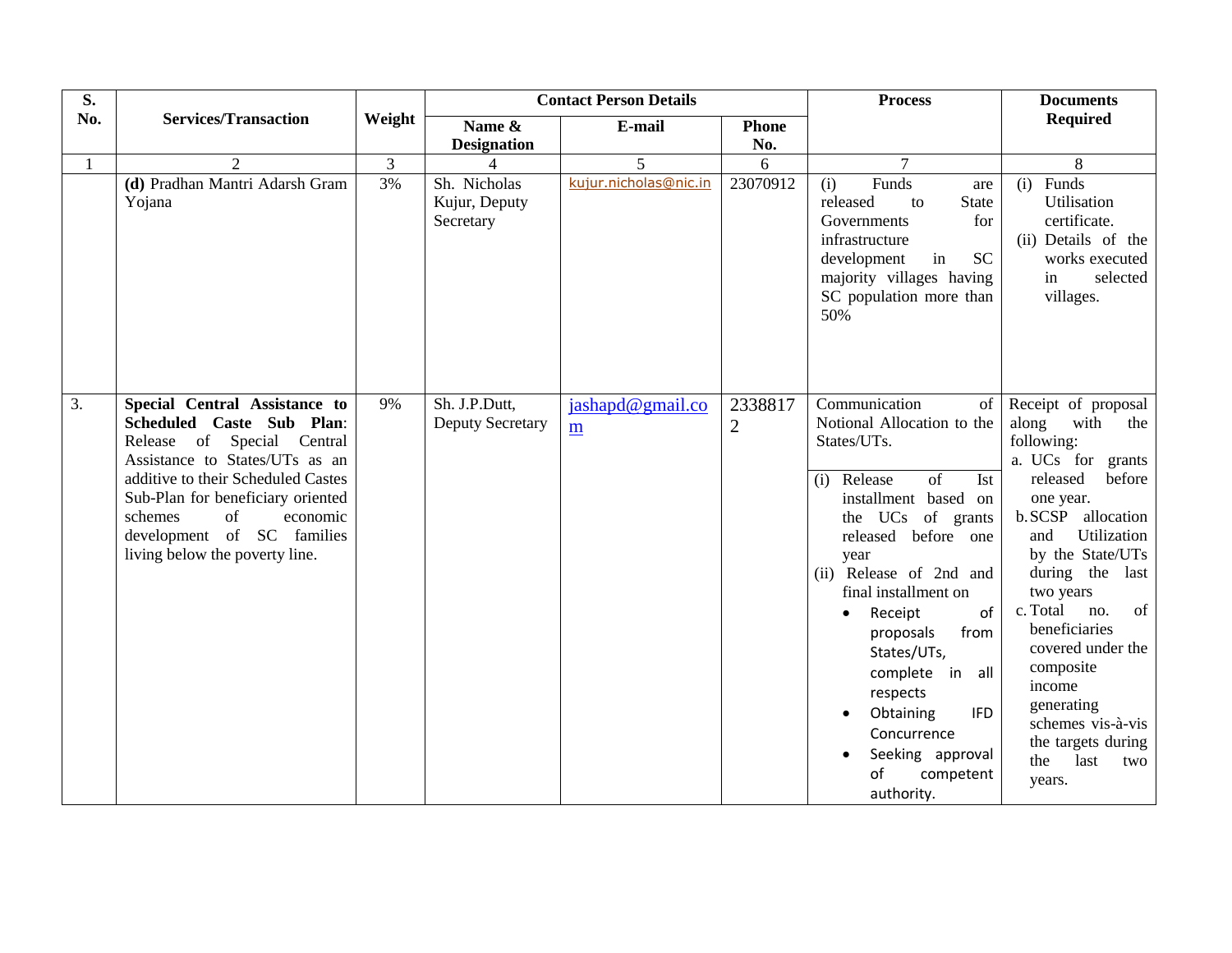| S.           |                                                                                                                                                                 |                |                                       | <b>Contact Person Details</b> |              | <b>Process</b>                                                                                                                                                                                                                                                                                                                                                                                                                                                                                                                              | <b>Documents</b>                                                                                                                                                        |
|--------------|-----------------------------------------------------------------------------------------------------------------------------------------------------------------|----------------|---------------------------------------|-------------------------------|--------------|---------------------------------------------------------------------------------------------------------------------------------------------------------------------------------------------------------------------------------------------------------------------------------------------------------------------------------------------------------------------------------------------------------------------------------------------------------------------------------------------------------------------------------------------|-------------------------------------------------------------------------------------------------------------------------------------------------------------------------|
| No.          | <b>Services/Transaction</b>                                                                                                                                     | Weight         | Name &                                | E-mail                        | <b>Phone</b> |                                                                                                                                                                                                                                                                                                                                                                                                                                                                                                                                             | <b>Required</b>                                                                                                                                                         |
|              |                                                                                                                                                                 |                | <b>Designation</b>                    |                               | No.          |                                                                                                                                                                                                                                                                                                                                                                                                                                                                                                                                             |                                                                                                                                                                         |
| $\mathbf{1}$ | $\overline{2}$                                                                                                                                                  | $\overline{3}$ | 4                                     | 5                             | 6            | $\overline{7}$                                                                                                                                                                                                                                                                                                                                                                                                                                                                                                                              | 8                                                                                                                                                                       |
| 4.           | of<br>grant-in-aid<br>Release<br>to<br><b>Organizations</b><br><b>Voluntary</b><br>working for the Welfare of SCs.                                              | 5%             | Sh. M.K.Jha<br><b>Under Secretary</b> |                               | 23383688     | 1. Communication<br>of<br>Notional Allocation to<br>the States/UTs.<br><b>Ongoing Cases</b><br>2. Release of grants with<br>of<br>the<br>approval<br>competent authority on<br>receipt of complete<br>proposals from State<br>Governments<br>along<br>with<br>their<br>recommendations.<br><b>New Cases</b><br>3. Consideration of the<br>recommendation of the<br>Govt./UT<br><b>State</b><br>Admns.<br>the<br>by<br>Screening Committee<br>of the Ministry.<br>4. Release of grants with<br>approval<br>the<br>of<br>Competent Authority. | 1. Allocation of BE<br>to the Ministry.<br>2. Receipt<br>of<br>Proposals along<br>with Inspection<br>Report and UCs<br>for<br>grants<br>released<br>before<br>one year. |
|              | <b>Other Backwards ClassesDevelopment</b>                                                                                                                       |                |                                       |                               |              |                                                                                                                                                                                                                                                                                                                                                                                                                                                                                                                                             |                                                                                                                                                                         |
| 5            | Release of central assistance to<br>State Governments/UT Admin<br>for providing Scholarships to<br><b>OBC</b><br>students<br>under<br>the<br>following Schemes: |                | Sh.P.K.Tamrakar,<br>Director          | prakash.tamrakar@<br>nic.in   | 23753404     |                                                                                                                                                                                                                                                                                                                                                                                                                                                                                                                                             |                                                                                                                                                                         |
|              | a) Post-matric Scholarships                                                                                                                                     | 10%            |                                       |                               |              | 1. Ad-hoc release of grant<br>made<br>based<br>is<br>on<br>Utilization Certificate of<br>the year prior to the                                                                                                                                                                                                                                                                                                                                                                                                                              |                                                                                                                                                                         |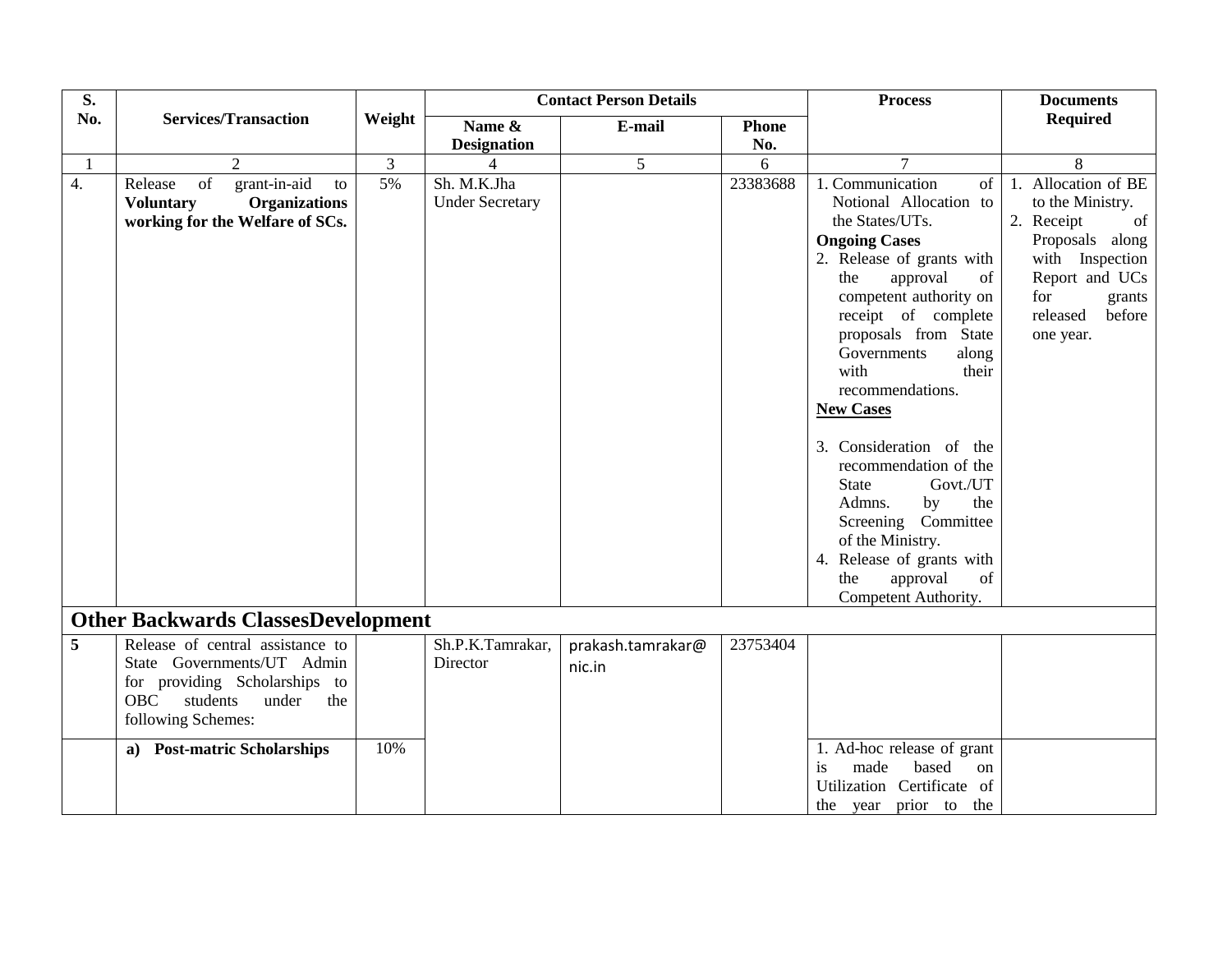| S.  |                                                                                                                 |                |                              | <b>Contact Person Details</b> |              | <b>Process</b>                                                                                                                                                                                                                                                              | <b>Documents</b>                                                                                                                                                                                                                                                                                                                                    |
|-----|-----------------------------------------------------------------------------------------------------------------|----------------|------------------------------|-------------------------------|--------------|-----------------------------------------------------------------------------------------------------------------------------------------------------------------------------------------------------------------------------------------------------------------------------|-----------------------------------------------------------------------------------------------------------------------------------------------------------------------------------------------------------------------------------------------------------------------------------------------------------------------------------------------------|
| No. | <b>Services/Transaction</b>                                                                                     | Weight         | Name &                       | E-mail                        | <b>Phone</b> |                                                                                                                                                                                                                                                                             | <b>Required</b>                                                                                                                                                                                                                                                                                                                                     |
|     |                                                                                                                 |                | <b>Designation</b>           |                               | No.          |                                                                                                                                                                                                                                                                             |                                                                                                                                                                                                                                                                                                                                                     |
|     | $\overline{2}$                                                                                                  | $\overline{3}$ | $\overline{4}$               | $\overline{5}$                | 6            | $\overline{7}$                                                                                                                                                                                                                                                              | 8                                                                                                                                                                                                                                                                                                                                                   |
|     |                                                                                                                 |                |                              |                               |              | previous year.                                                                                                                                                                                                                                                              |                                                                                                                                                                                                                                                                                                                                                     |
|     | b) Pre-matric scholarships                                                                                      | 5%             |                              |                               |              | 2. Regular grant-in-aid is $(i)$<br>released to the<br><b>State</b><br>Govts./ UTs after :<br>i) Receipt of proposals<br>States/UTs,<br>from<br>complete<br>in<br>respects<br>ii) Obtaining<br><b>IFD</b><br>Concurrence<br>iii) Seeking approval of<br>competent authority | Proposal in its<br>prescribed<br>format.<br>(ii) Utilization<br>Certificate of the<br>previous years.<br>all (iii) Physical and<br>Financial<br>achievements<br>(iv) Confirmation<br>about provision<br>in the State<br>Budget.<br>(v) Audited Annual<br>Accounts.<br>(vi) District-wise/<br>Institution-wise<br>list of<br>beneficiaries.<br>(vii) |
| 6   | Hostel facilities for boys and<br>belonging to OBCs:<br>girls<br>Release of central assistance to<br>States/UTs | 5%             | Sh.P.K.Tamrakar,<br>Director | prakash.tamrakar@<br>nic.in   | 23753404     | 1.Communication<br>of<br>Notional Allocation to the<br>States/UTs.<br>2. Release of grants on:<br>i) Receipt of proposals<br>States/UTs,<br>from<br>in<br>complete<br>all<br>respects<br>ii) Obtaining<br><b>IFD</b><br>Concurrence<br>iii) Seeking approval of             | $\sim$<br>a Details of new<br>Hostels proposed<br>in our proformae.<br>b Physical and<br>financial progress<br>of Hostels<br>sanctioned<br>earlier.                                                                                                                                                                                                 |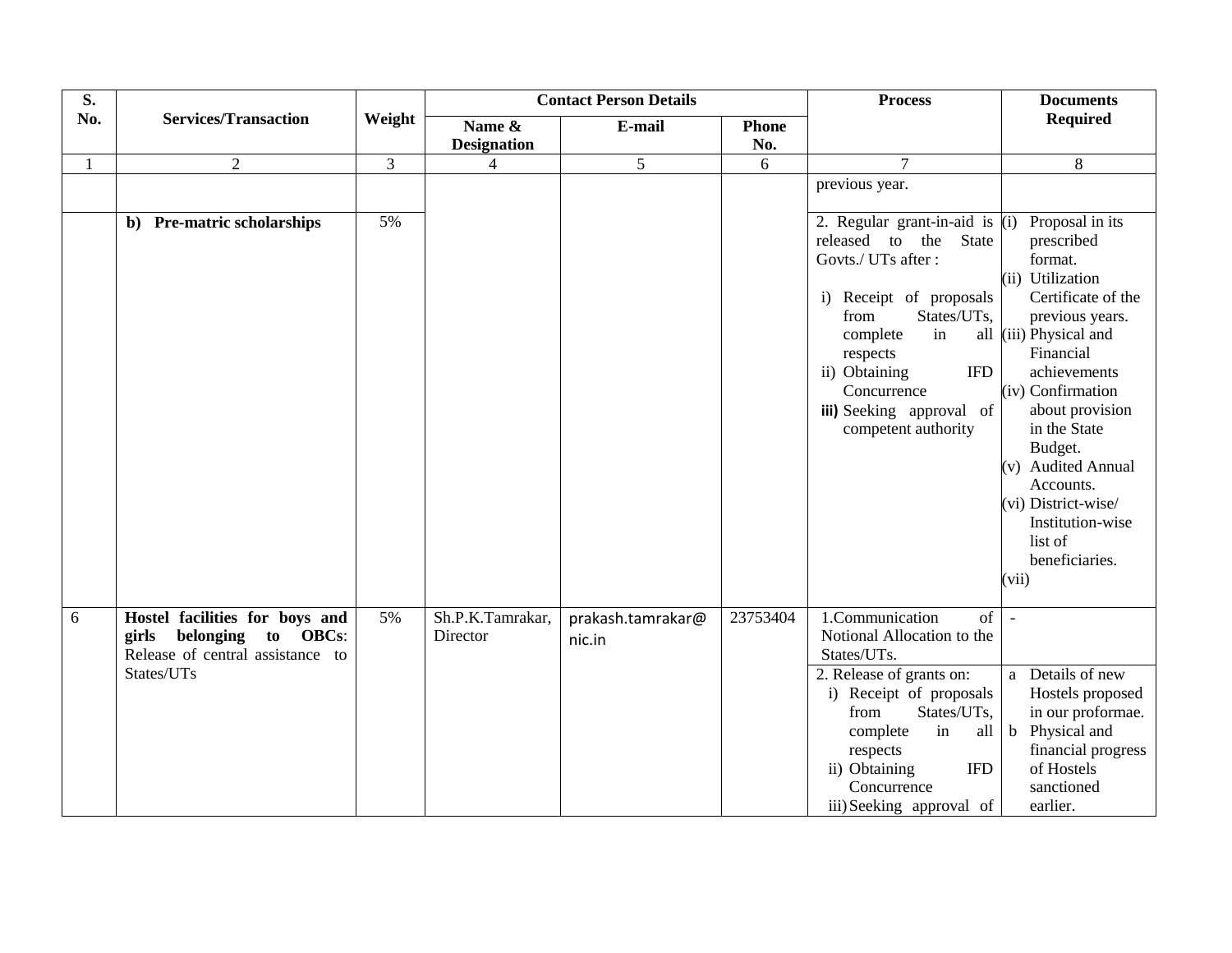| S.  |                                                                                                                                                                                               |        |                                                     | <b>Contact Person Details</b> |              | <b>Process</b>                                                                                                                                                                                                                                                                                                                  | <b>Documents</b>                                                                                                                                                                                                                                   |
|-----|-----------------------------------------------------------------------------------------------------------------------------------------------------------------------------------------------|--------|-----------------------------------------------------|-------------------------------|--------------|---------------------------------------------------------------------------------------------------------------------------------------------------------------------------------------------------------------------------------------------------------------------------------------------------------------------------------|----------------------------------------------------------------------------------------------------------------------------------------------------------------------------------------------------------------------------------------------------|
| No. | <b>Services/Transaction</b>                                                                                                                                                                   | Weight | Name &                                              | E-mail                        | <b>Phone</b> |                                                                                                                                                                                                                                                                                                                                 | <b>Required</b>                                                                                                                                                                                                                                    |
|     |                                                                                                                                                                                               |        | <b>Designation</b>                                  |                               | No.          |                                                                                                                                                                                                                                                                                                                                 |                                                                                                                                                                                                                                                    |
|     | 2                                                                                                                                                                                             | 3      | 4                                                   | 5                             | 6            | 7                                                                                                                                                                                                                                                                                                                               | 8                                                                                                                                                                                                                                                  |
|     |                                                                                                                                                                                               |        |                                                     |                               |              | competent authority                                                                                                                                                                                                                                                                                                             | Documentary<br>$\mathbf{c}$<br>evidence on the<br>availability of<br>land.<br>Cost estimates<br>d<br>based on CPWD/<br>PWD rates.<br>Utilization<br>e<br>Certificates and<br><b>Audited Account</b><br>of fund released.                           |
|     | <b>Social Defence</b>                                                                                                                                                                         |        |                                                     |                               |              |                                                                                                                                                                                                                                                                                                                                 |                                                                                                                                                                                                                                                    |
|     | Release of grant in aid to Govt./<br>NGO/PRI/ Local Bodies etc for<br>providing basic amenities like<br>shelter, food, medical care and<br>entertainment opportunities to<br>senior citizens. | 5%     | Shri T.P.<br>Madhukumar,<br><b>Deputy Secretary</b> | tpm.kumar@nic.in              | 23388837     | <b>New Cases:</b><br>Scrutiny of proposals<br>recommended by the<br>State Govts./UTs<br>Obtaining<br>$\bullet$<br>recommendation<br>of                                                                                                                                                                                          | Recommendation<br>(i)<br>inspection<br>and<br>report from State<br>Govt.<br>(ii) Application<br>in<br>prescribed format                                                                                                                            |
| 8   | Release of grant in aid to NGOs<br>and other eligible organizations<br>identification, counseling,<br>for<br>treatment and rehabilitation of<br>addicts.                                      | 5%     | Sh. KhageshGarg,<br>Director (SD)                   | Khagesh.g@gov.in              | 23383464     | Screening Committee (iii) Registration<br>in the Ministry<br>Release of Grant after (iv) Memorandum of<br>$\bullet$<br>obtaining approval of<br>competent authority<br>On-going cases:<br>Scrutiny of proposals<br>recommended by the<br>State Govt.<br>Release of grant after<br>obtaining approval of<br>competent authority. | Certificate.<br>Association/ Bye-<br>Laws.<br>$(v)$ List of Managing<br>Committee.<br>(vi) List of staff.<br><b>Budget</b><br>(vii)<br>estimate.<br>Rent<br>(viii)<br>agreement.<br>(ix) Utilisation<br>certifications<br>of<br>previous<br>grants |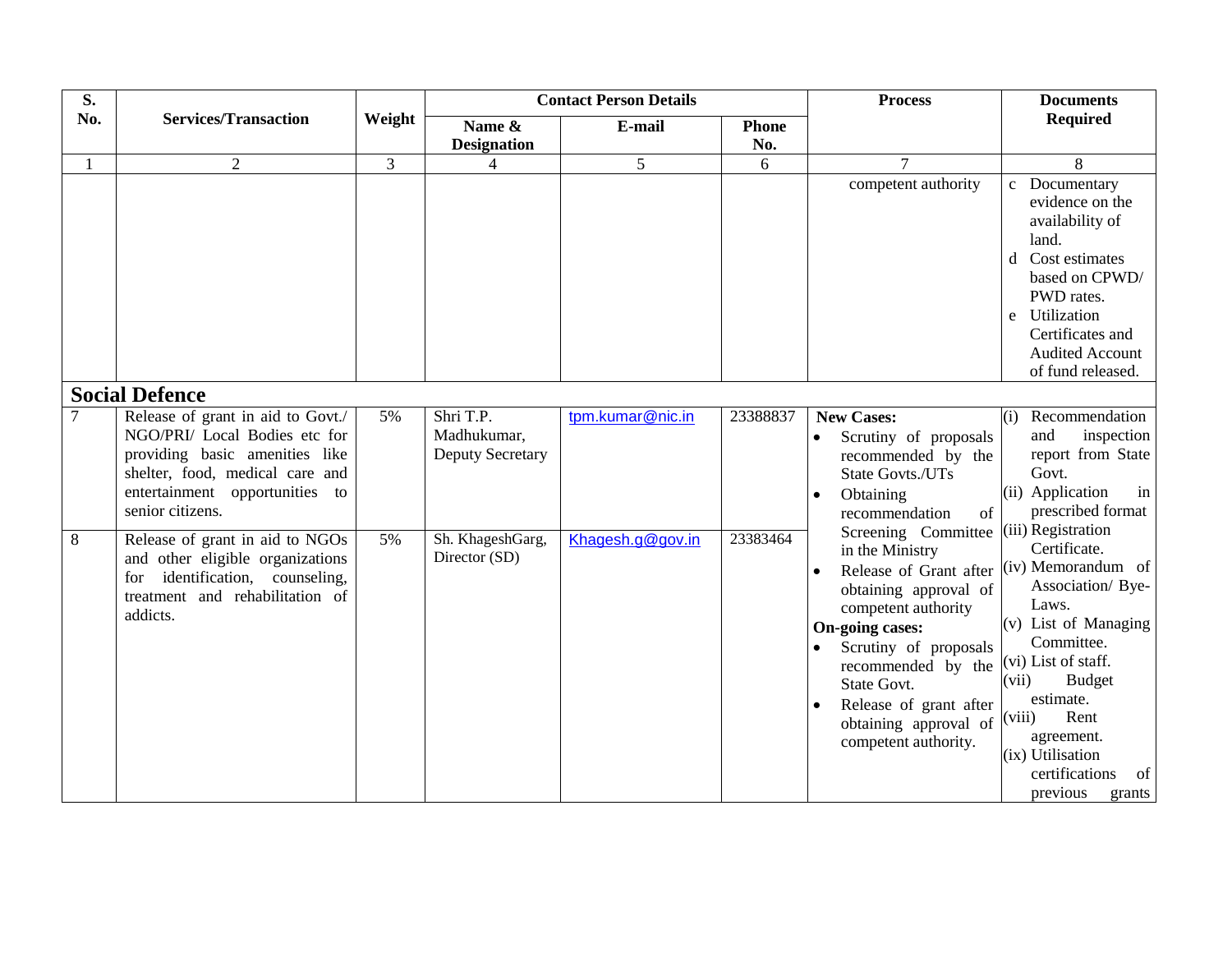| S.  |                                        |                | <b>Contact Person Details</b> |                            |              | <b>Process</b>                                         | <b>Documents</b>                                                                                                    |
|-----|----------------------------------------|----------------|-------------------------------|----------------------------|--------------|--------------------------------------------------------|---------------------------------------------------------------------------------------------------------------------|
| No. | <b>Services/Transaction</b>            | Weight         | Name &                        | E-mail                     | <b>Phone</b> |                                                        | <b>Required</b>                                                                                                     |
|     |                                        |                | <b>Designation</b>            |                            | No.          |                                                        |                                                                                                                     |
|     | $\overline{2}$                         | $\overline{3}$ | $\overline{4}$                | 5                          | 6            | $\overline{7}$                                         | 8                                                                                                                   |
|     |                                        |                |                               |                            |              |                                                        | received(only for                                                                                                   |
|     |                                        |                |                               |                            |              |                                                        | on-going cases).                                                                                                    |
|     |                                        |                |                               |                            |              |                                                        | (x) Audited                                                                                                         |
|     |                                        |                |                               |                            |              |                                                        | of<br>statement                                                                                                     |
|     |                                        |                |                               |                            |              |                                                        | accounts.                                                                                                           |
|     |                                        |                |                               |                            |              |                                                        | (xi) List<br>of<br>beneficiaries                                                                                    |
|     |                                        |                |                               |                            |              |                                                        | (xii) Half<br>Yearly/                                                                                               |
|     |                                        |                |                               |                            |              |                                                        | Annual Report                                                                                                       |
|     |                                        |                |                               |                            |              |                                                        | of the project.                                                                                                     |
|     |                                        |                |                               | <b>STATISTICS DIVISION</b> |              |                                                        |                                                                                                                     |
|     |                                        |                |                               | mukat.sing@yahoo.c         | 26109063     |                                                        |                                                                                                                     |
| 9.  | <b>Research and Evaluation Studies</b> | 2%             | Sh.                           | $om$                       |              | Identification, guidance<br>dissemination<br>of<br>and | i)scrutiny of priority<br>areas as per the                                                                          |
|     |                                        |                | MukutSingh,D                  |                            |              | Priority subject areas to                              | existing guidelines                                                                                                 |
|     |                                        |                | DG                            |                            |              | research<br>sponsor<br>and                             | of the Ministry.                                                                                                    |
|     |                                        |                |                               |                            |              | evaluation studies                                     |                                                                                                                     |
|     |                                        |                |                               |                            |              |                                                        | ii)Application<br>in                                                                                                |
|     |                                        |                |                               |                            |              |                                                        | prescribed format                                                                                                   |
|     |                                        |                |                               |                            |              |                                                        | iii)Convening<br>$% \left( \left( \mathcal{A},\mathcal{A}\right) \right) =\left( \mathcal{A},\mathcal{A}\right)$ of |
|     |                                        |                |                               |                            |              |                                                        | Research<br>Advisory                                                                                                |
|     |                                        |                |                               |                            |              |                                                        | Committee(RAC) for                                                                                                  |
|     |                                        |                |                               |                            |              |                                                        | approval of proposal                                                                                                |
|     |                                        |                |                               |                            |              |                                                        |                                                                                                                     |
|     |                                        |                |                               |                            |              |                                                        | iv)Soliciting                                                                                                       |
|     |                                        |                |                               |                            |              |                                                        | of<br>approval<br>the                                                                                               |
|     |                                        |                |                               |                            |              |                                                        | selected<br>proposals<br>various                                                                                    |
|     |                                        |                |                               |                            |              |                                                        | from<br>concerned                                                                                                   |
|     |                                        |                |                               |                            |              |                                                        | administrative                                                                                                      |
|     |                                        |                |                               |                            |              |                                                        | authorities and IFD                                                                                                 |
|     |                                        |                |                               |                            |              |                                                        | for<br>sanctioning                                                                                                  |
|     |                                        |                |                               |                            |              |                                                        | evaluation/research                                                                                                 |
|     |                                        |                |                               |                            |              |                                                        | studies.                                                                                                            |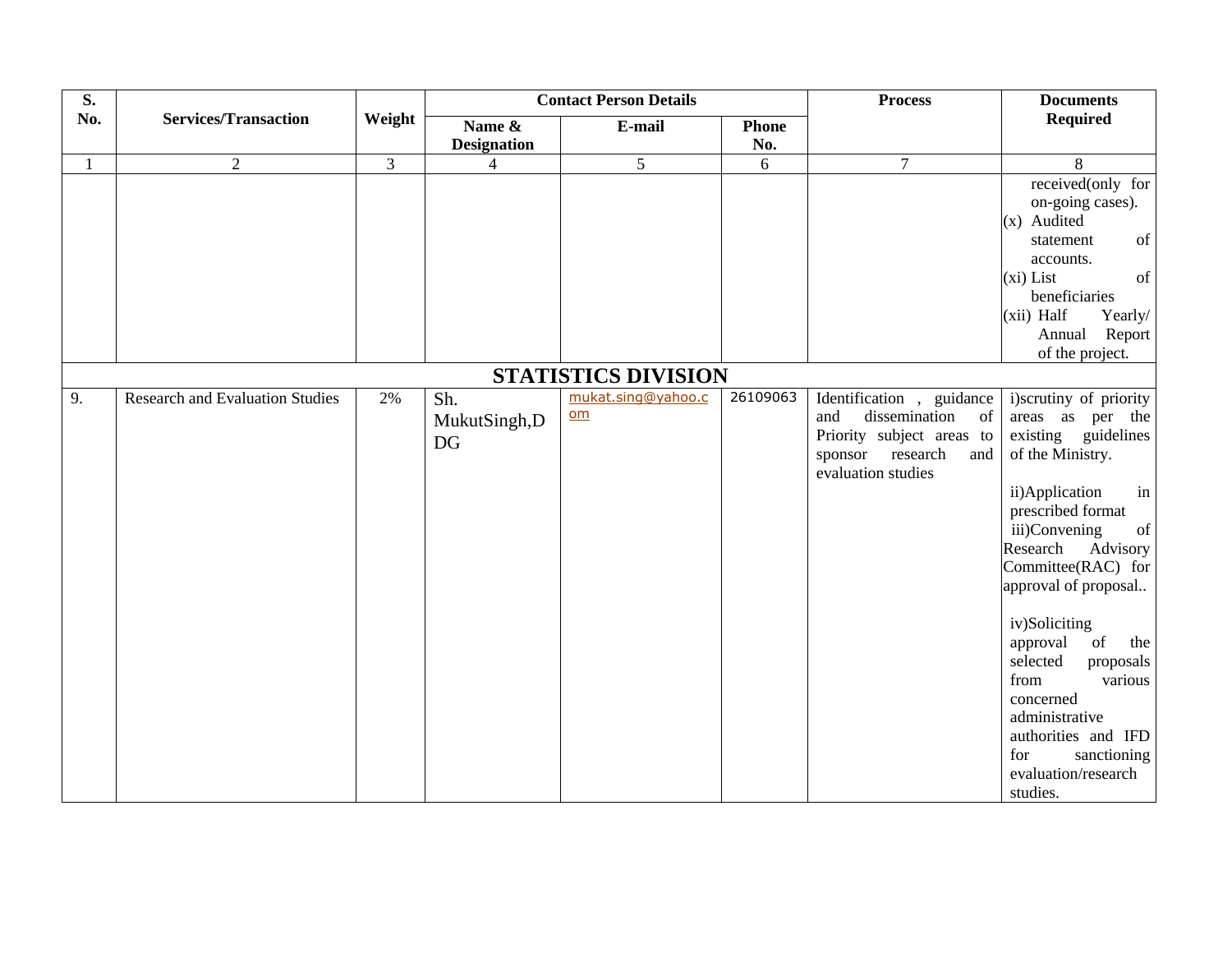| S.           |                             |                |                    | <b>Contact Person Details</b> |              | <b>Process</b> | <b>Documents</b>          |
|--------------|-----------------------------|----------------|--------------------|-------------------------------|--------------|----------------|---------------------------|
| No.          | <b>Services/Transaction</b> | Weight         | Name &             | E-mail                        | <b>Phone</b> |                | <b>Required</b>           |
|              |                             |                | <b>Designation</b> |                               | No.          |                |                           |
| $\mathbf{1}$ | $\overline{2}$              | $\overline{3}$ | $\overline{4}$     | $\overline{5}$                | 6            | $\overline{7}$ | 8                         |
|              |                             |                |                    |                               |              |                | iv)Assigning<br>of        |
|              |                             |                |                    |                               |              |                | evaluation research       |
|              |                             |                |                    |                               |              |                | studies to selected       |
|              |                             |                |                    |                               |              |                | organizations.            |
|              |                             |                |                    |                               |              |                | v)Examining of draft      |
|              |                             |                |                    |                               |              |                | study reports for its     |
|              |                             |                |                    |                               |              |                | finalization              |
|              |                             |                |                    |                               |              |                | vi) Dissemination of      |
|              |                             |                |                    |                               |              |                | findings<br>and           |
|              |                             |                |                    |                               |              |                | recommendations of        |
|              |                             |                |                    |                               |              |                | reports to concerned      |
|              |                             |                |                    |                               |              |                | programme Division        |
|              |                             |                |                    |                               |              |                | /SG for follow up         |
|              |                             |                |                    |                               |              |                | action.                   |
|              |                             |                |                    |                               |              |                | vii)Settlement<br>of      |
|              |                             |                |                    |                               |              |                | accounts and release      |
|              |                             |                |                    |                               |              |                | of last and final         |
|              |                             |                |                    |                               |              |                | installment.              |
|              |                             |                |                    |                               |              |                | viii) Collection ,        |
|              |                             |                |                    |                               |              |                | compilation,              |
|              |                             |                |                    |                               |              |                | collation,<br>analysis    |
|              |                             |                |                    |                               |              |                | and dissemination of      |
|              |                             |                |                    |                               |              |                | data<br>relating<br>to    |
|              |                             |                |                    |                               |              |                | Ministry's<br>target      |
|              |                             |                |                    |                               |              |                | groups                    |
|              |                             |                |                    |                               |              |                | ix)Providing              |
|              |                             |                |                    |                               |              |                | Guidelines<br>for         |
|              |                             |                |                    |                               |              |                | Research<br>$\&$          |
|              |                             |                |                    |                               |              |                | <b>Evaluation Studies</b> |
|              |                             |                |                    |                               |              |                |                           |
|              |                             |                |                    |                               |              |                |                           |
|              | <b>Miscellaneous Items</b>  |                |                    |                               |              |                |                           |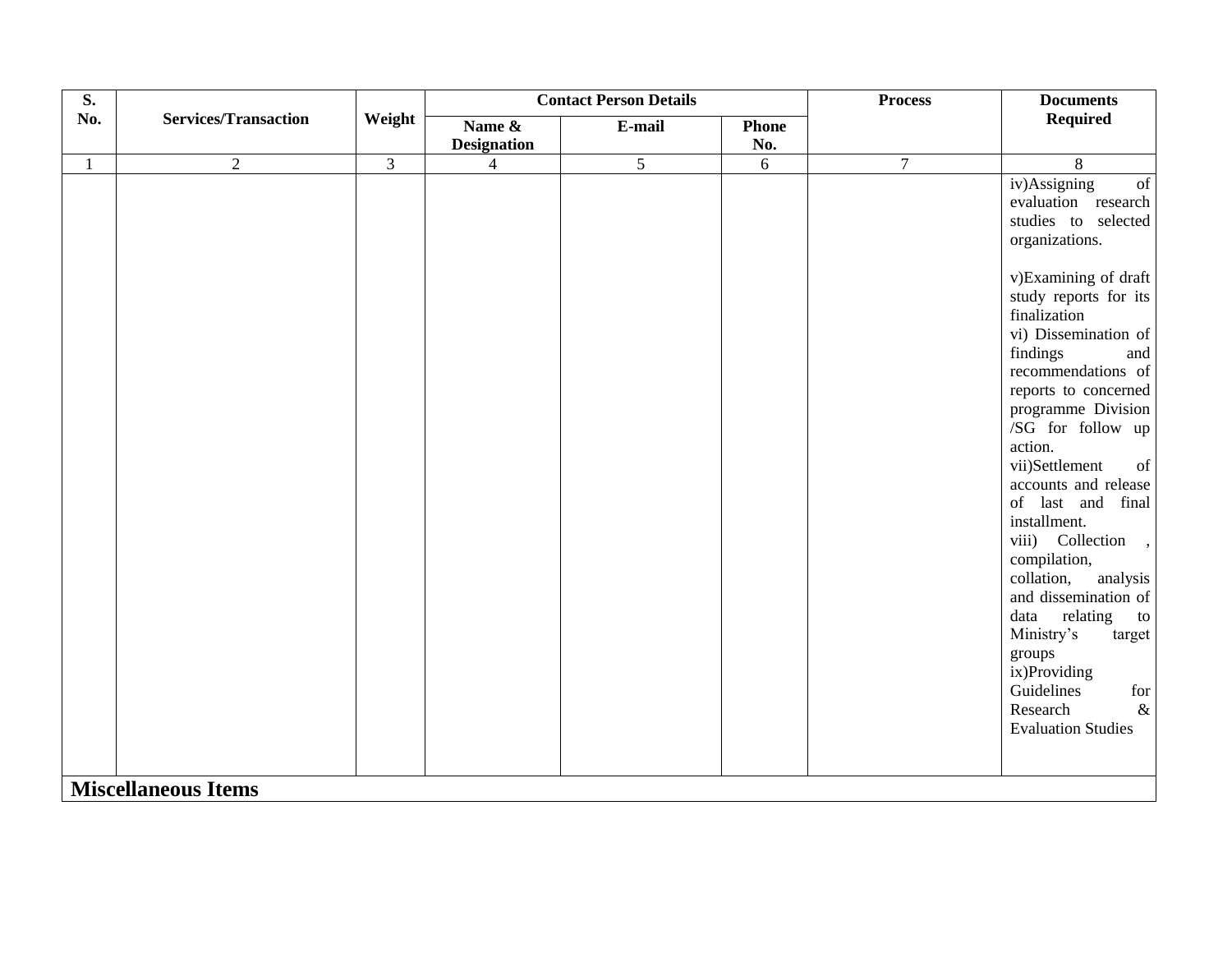| S.  |                                                                                                                                                        |                | <b>Contact Person Details</b>        |                             | <b>Process</b> | <b>Documents</b>                                                                                                                                                                                      |                 |
|-----|--------------------------------------------------------------------------------------------------------------------------------------------------------|----------------|--------------------------------------|-----------------------------|----------------|-------------------------------------------------------------------------------------------------------------------------------------------------------------------------------------------------------|-----------------|
| No. | <b>Services/Transaction</b>                                                                                                                            | Weight         | Name &                               | E-mail                      | <b>Phone</b>   |                                                                                                                                                                                                       | <b>Required</b> |
|     |                                                                                                                                                        |                | <b>Designation</b>                   |                             | No.            |                                                                                                                                                                                                       |                 |
|     | 2                                                                                                                                                      | $\overline{3}$ |                                      | 5                           | 6              | $\tau$                                                                                                                                                                                                | 8               |
| 10  | <b>Public Grievance Redressal</b>                                                                                                                      | 1%             | Sh.G.K.Dwivedi,<br>Director $(A)$    | gkdwivedi1970@gm<br>ail.com | 23383256       | Grievances received<br>online or through post etc-<br>will be referred to the<br>respective<br>grievance<br>officers, who in turn, will<br>attend to them as per the<br>stipulated guidelines.        |                 |
| 11  | Payment to vendors for goods<br>and services provided to the<br>Ministry.                                                                              | 1%             | Sh.G.K.Dwivedi,<br>Director $(A)$    | gkdwivedi1970@gm<br>ail.com | 23383256       | Payment to vendors for<br>goods<br>and<br>services<br>provided to the ministry<br>are made on receipt of<br>invoice after procurement<br>of goods/services and<br>satisfactory completion of<br>work. |                 |
| 12  | Prompt answer to telephone calls<br>between 9.30 AM and 5.30 PM<br>on a Central Facilitation Centre<br>Number (+91-11-23389226)                        | 1%             | <b>Section Officer</b><br>$(FC\&PG)$ |                             | 23389226       |                                                                                                                                                                                                       |                 |
| 13  | Quick response to written<br>requests (or through e mail) by<br>citizens/clients<br>for<br>seeking<br>appointments<br>with<br>the<br>concerned officer | 1%             | Officer<br>Concerned                 |                             |                |                                                                                                                                                                                                       |                 |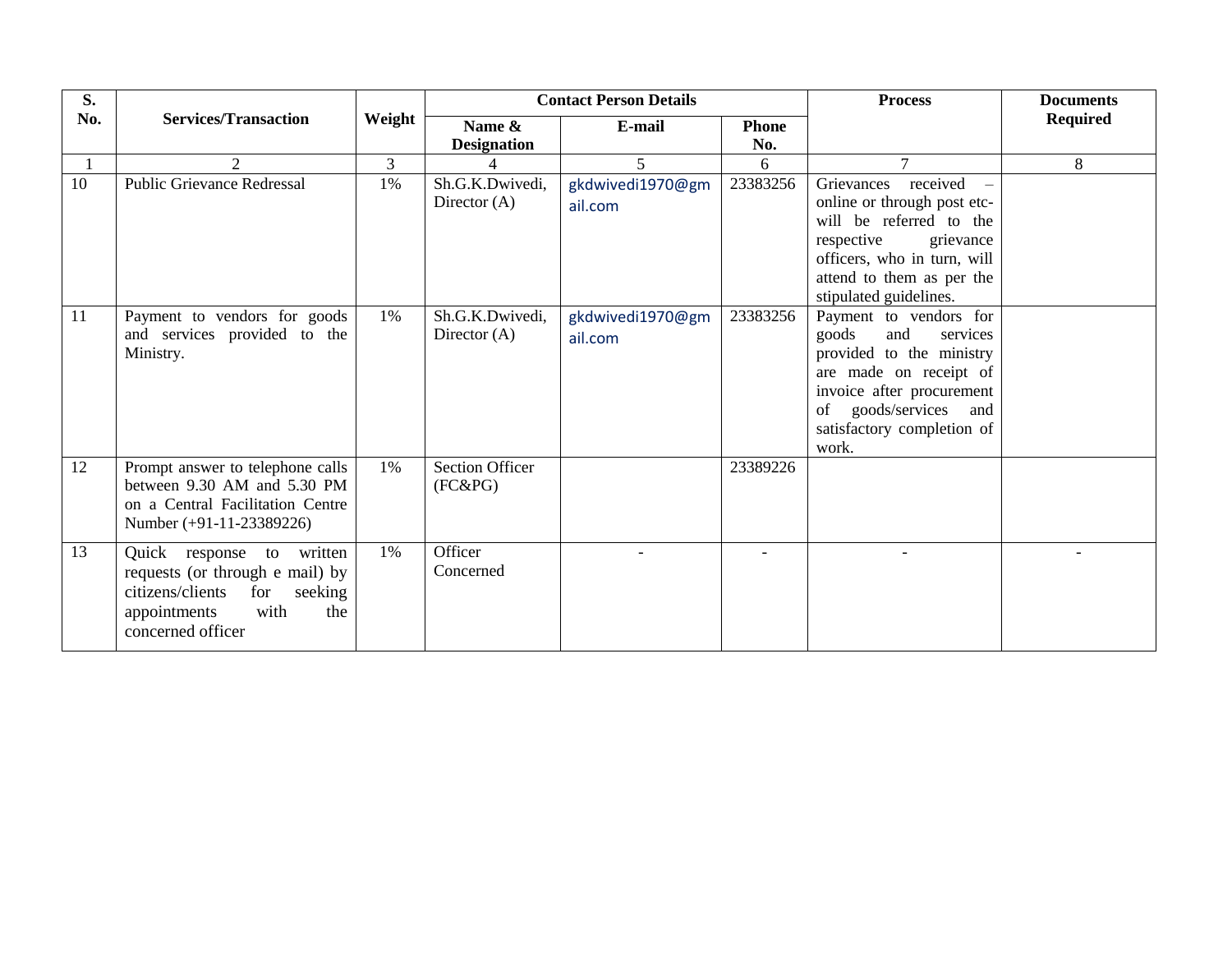# **Department of Social Justice**

# **Requirement of Service Standards for the year 2016-17**

| S.<br>No. | <b>Services/Transaction</b>                                   | <b>Service</b><br>Weight | <b>Success Indicators</b>                                   | <b>Service</b><br><b>Standards</b> | Unit | <b>Relative</b><br>Weight | <b>Data</b><br><b>Source</b> | Fee            |
|-----------|---------------------------------------------------------------|--------------------------|-------------------------------------------------------------|------------------------------------|------|---------------------------|------------------------------|----------------|
|           | $\overline{2}$                                                | 3                        | 4                                                           | 5                                  | 6    | 7                         | 8                            | 9              |
|           | <b>Scheduled Castes Development</b>                           |                          |                                                             |                                    |      |                           |                              |                |
| 1.        | Release of central assistance for providing                   |                          |                                                             |                                    |      |                           |                              |                |
|           | Scholarships to Scheduled Caste students                      |                          |                                                             |                                    |      |                           |                              |                |
|           | under the following Schemes:                                  |                          |                                                             |                                    |      |                           |                              |                |
|           | <b>Through State Governments</b>                              |                          |                                                             |                                    |      |                           |                              |                |
|           | <b>Post-matric Scholarships</b>                               | 10%                      | Time taken to release the Ad-hoc                            | 30                                 | days | 5%                        | Ministry's                   | Not applicable |
|           |                                                               |                          | grants to eligible States/UTs from                          |                                    |      |                           | Records                      |                |
|           |                                                               |                          | the date of communication of BE                             |                                    |      |                           |                              |                |
|           |                                                               |                          | Time taken to release<br>the                                | 45                                 | days | 5%                        | Ministry's                   |                |
|           |                                                               |                          | remaining grants on receipt of<br>from<br>States/UTs,       |                                    |      |                           | Records                      |                |
|           |                                                               |                          | proposals<br>complete in all respects.                      |                                    |      |                           |                              |                |
|           | Pre-matric<br>Scholarship<br>for                              | 5%                       | Time taken to release the Ad-hoc                            | 30                                 | days | 2%                        | Ministry's                   | Not applicable |
|           | children of those engaged<br>in                               |                          | grants to eligible States/UTs from                          |                                    |      |                           | Records                      |                |
|           | unclean occupations                                           |                          | the date of communication of BE                             |                                    |      |                           |                              |                |
|           |                                                               |                          | Time taken to release<br>the                                | 60                                 | days | 3%                        | Ministry's                   |                |
|           |                                                               |                          | remaining grants on receipt of                              |                                    |      |                           | Records                      |                |
|           |                                                               |                          | from<br>States/UTs,<br>proposals                            |                                    |      |                           |                              |                |
|           |                                                               |                          | complete in all respects.                                   |                                    |      |                           |                              |                |
|           | c.Prematric Scholarship Scheme<br>for SC Students studying in | 5%                       | Time taken to release the grants                            | 60                                 | days | 5%                        | Ministry's                   | Not applicable |
|           | Class IX and $X$ )                                            |                          | on receipt of proposals from<br>States/UTs, complete in all |                                    |      |                           | Records                      |                |
|           |                                                               |                          | respects.                                                   |                                    |      |                           |                              |                |
|           |                                                               |                          |                                                             |                                    |      |                           |                              |                |
|           |                                                               |                          |                                                             |                                    |      |                           |                              |                |
|           | <b>National</b><br>for<br>Fellowship                          | 3%                       | Time taken to release the grants                            | 30                                 | days | 5%                        | Ministry's                   | Not applicable |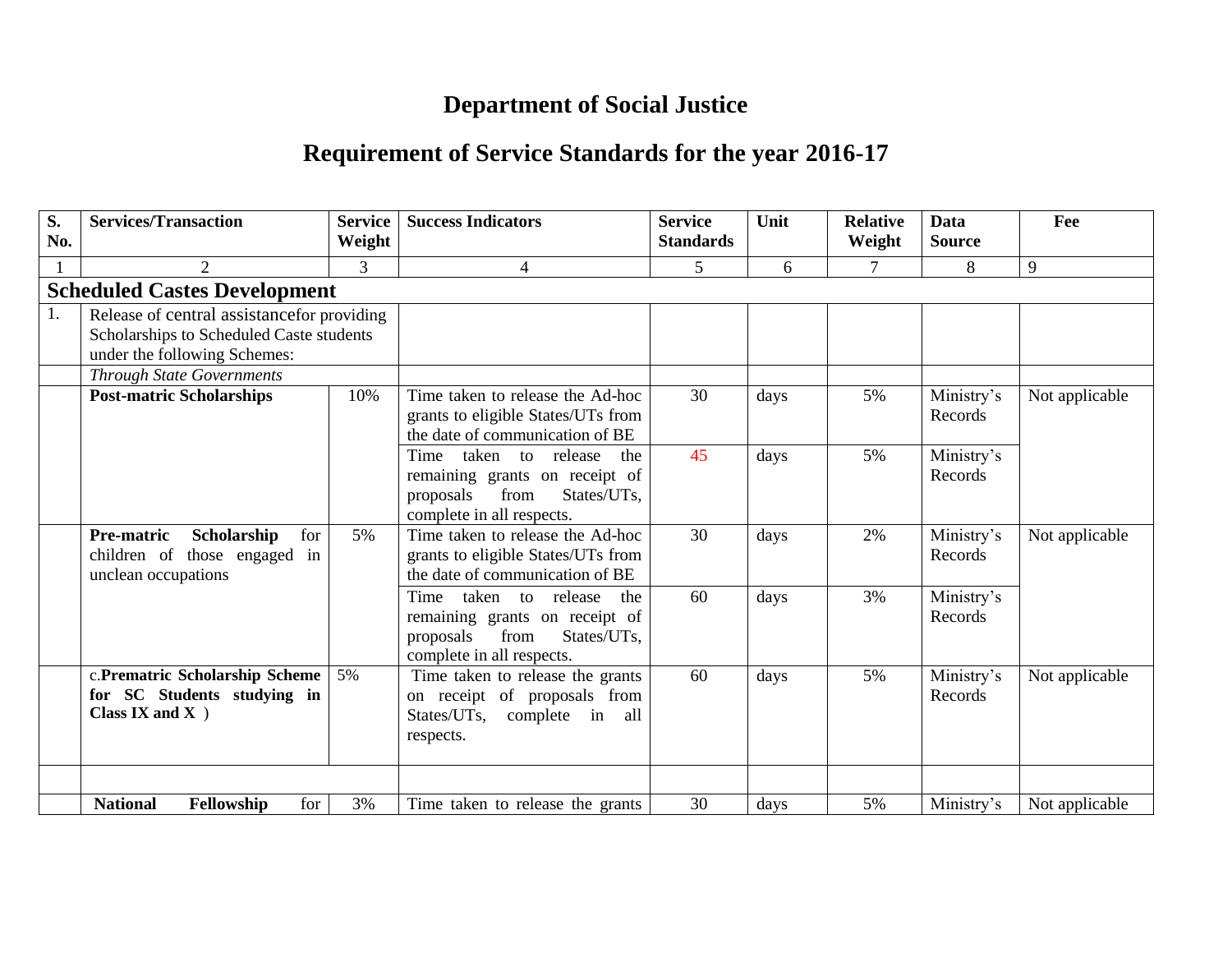|                  | Scheduled<br><b>Students</b><br>Castes<br>pursuing M Phil & PhD studies<br>through UGC                                              |    | on receipt of demand from UGC                                                                                                                                                  |                  |        |    | Records               |                |
|------------------|-------------------------------------------------------------------------------------------------------------------------------------|----|--------------------------------------------------------------------------------------------------------------------------------------------------------------------------------|------------------|--------|----|-----------------------|----------------|
|                  | Scholarship Scheme of Top<br><b>Class</b> Education<br><b>SC</b><br>for<br><b>Students</b>                                          | 3% | Receipt of proposals from the<br>notified institutions                                                                                                                         | First<br>Quarter | Months | 1% | Ministry's<br>Records | Not applicable |
|                  |                                                                                                                                     |    | Time taken to release the grants<br>on receipt of demand from<br>institutions                                                                                                  | 45               | days   | 2% | Ministry's<br>Records |                |
| 2.               | <b>BabuJagjivan</b><br>Ram<br>Chhatrawas Yojana: Release of<br>central assistance to States/UTs<br>for creating Hostels for SC boys | 5% | Time required in communication<br>of Notional Allocation to the<br>States/UTs on receipt of BE for<br>the year                                                                 | 30               | days   | 2% | Ministry's<br>Records | Not applicable |
|                  | and girls                                                                                                                           |    | Time taken in release of grants on<br>receipt of proposals from States/<br>UTs, complete in all respects&<br>after the approval of competent<br>authority                      | 60               | days   | 5% | Ministry's<br>Records |                |
| 3.               | Special Central Assistance to<br>Scheduled Caste Sub Plan:<br>Release of Special Central<br>Assistance to States/UTs as an          | 9% | Time taken in communication of<br>Notional<br>Allocation to<br>the<br>States/UTs on receipt of BE for<br>the year                                                              | 30               | days   | 2% | Ministry's<br>Records | Not applicable |
|                  | their Scheduled<br>additive to<br>Castes Sub-Plan for beneficiary<br>oriented schemes of economic<br>development of SC families     |    | Time taken to release the first<br>installment of SCA on receipt of<br>the proposal along with pending<br><b>UCs</b>                                                           | 60               | days   | 3% | Ministry's<br>Records |                |
|                  | living below the poverty line.                                                                                                      |    | Time taken to release the second<br>installment of SCA on the receipt<br>of UCs for the last two years and<br>number of beneficiaries covered<br>in income generating schemes. | 60               | days   | 3% | Ministry's<br>Records |                |
| $\overline{4}$ . | PCR &POA Acts: Release of<br>Central Assistance to State<br>Governments for implementation<br>of these Acts                         | 5% | Time taken to release the grants<br>on receipt of proposals from<br>States/UTs, complete in all<br>respects & after the approval of                                            | 45               | days   | 5% | Ministry's<br>Records | Not applicable |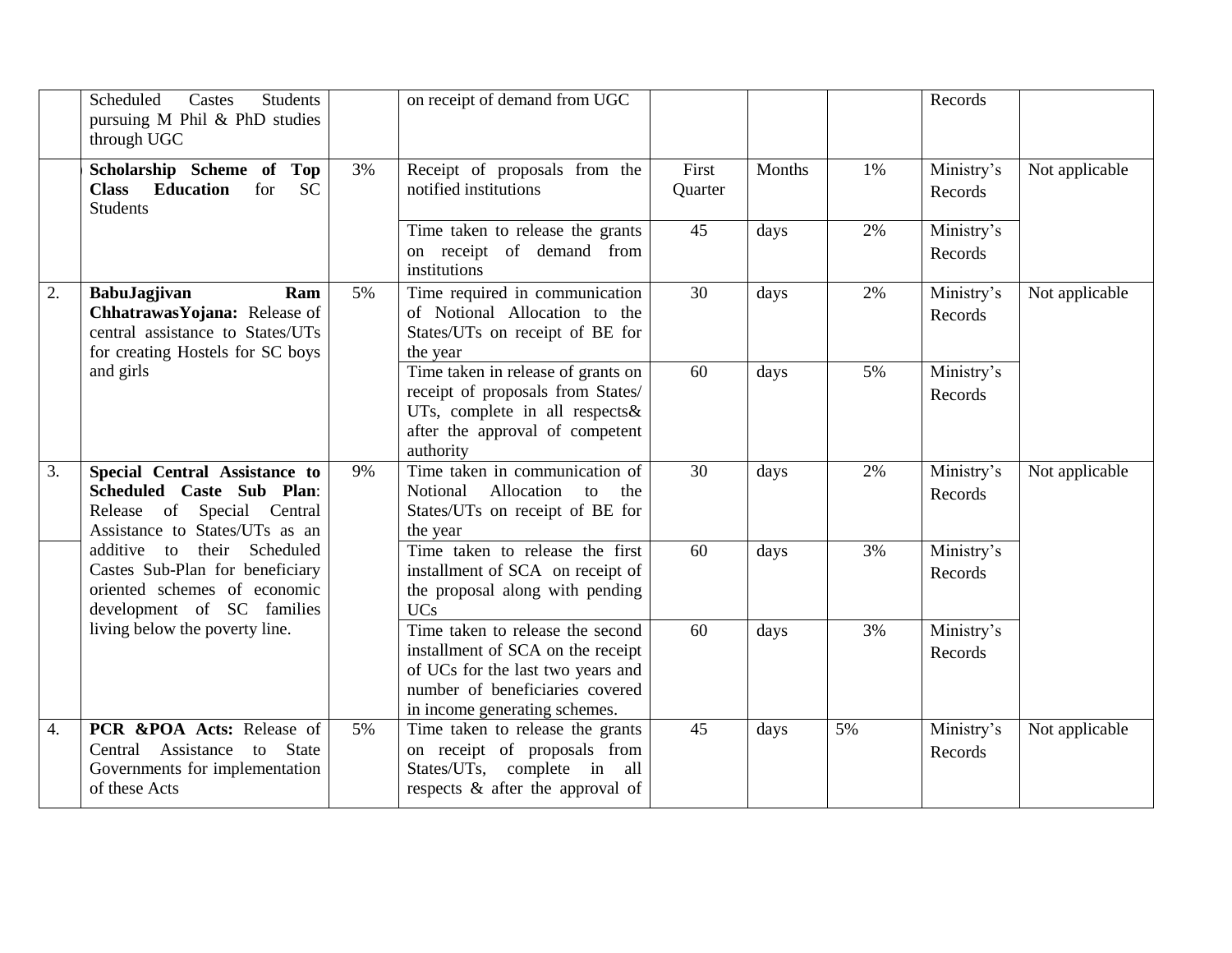|   |                                                                                                                       |     | competent authority                                                                                                                                                                   |                 |      |      |                       |                |
|---|-----------------------------------------------------------------------------------------------------------------------|-----|---------------------------------------------------------------------------------------------------------------------------------------------------------------------------------------|-----------------|------|------|-----------------------|----------------|
| 5 | Release<br>of<br>grant-in-aid<br>to<br><b>Organizations</b><br><b>Voluntary</b><br>working for the Welfare of<br>SCs. | 5%  | Time required in communication<br>of Notional Allocation to the<br>States/UTs on receipt of BE for<br>the year                                                                        | 30              | days | 0.5% | Ministry's<br>Records | Not applicable |
|   |                                                                                                                       |     | Time taken to process <b>Ongoing</b><br>Cases on receipt                                                                                                                              | 60              | days | 0.5% | Ministry's<br>Records |                |
|   |                                                                                                                       |     | New Cases, average<br>time<br>In<br>required for Consideration of the<br>recommendation of the State<br>by<br>the<br>Screening<br>Govts<br>Committee of the Ministry                  | $\overline{90}$ | days | 0.5% | Ministry's<br>Records |                |
|   |                                                                                                                       |     | Time taken to release the funds<br>after the<br>approval<br>of the<br><b>Screening Committee</b>                                                                                      | 45              | days | 0.5% | Ministry's<br>Records |                |
|   | <b>Other Backward ClassesDevelopment</b>                                                                              |     |                                                                                                                                                                                       |                 |      |      |                       |                |
| 6 |                                                                                                                       |     | Release of central assistance to State Governments/UT Admin for providing Scholarships to OBC students under the following Schemes:                                                   |                 |      |      |                       |                |
|   | <b>Post-matric Scholarships</b>                                                                                       | 10% | Time taken to release the Ad-hoc<br>grants to eligible States/UTs from<br>the date of communication of BE                                                                             | 30              | days | 3%   | Ministry's<br>Records | Not applicable |
|   |                                                                                                                       |     | Time taken to release<br>the<br>remaining grants on receipt of<br>from<br>proposals<br>States/UTs,<br>complete in all respects after the<br>approval<br>of the competent<br>authority | 45              | days | 9%   | Ministry's<br>Records |                |
|   | <b>Pre-matric scholarships</b>                                                                                        | 5%  | Time taken to release the Ad-hoc<br>grants to eligible States/UTs from<br>the date of communication of BE                                                                             | 30              | days | 1%   |                       | Not applicable |
|   |                                                                                                                       |     | Time taken to release<br>the<br>remaining grants on receipt of<br>proposals<br>from<br>States/UTs,<br>complete in all respects after the<br>approval of the competent                 | 45              | Days | 2%   |                       |                |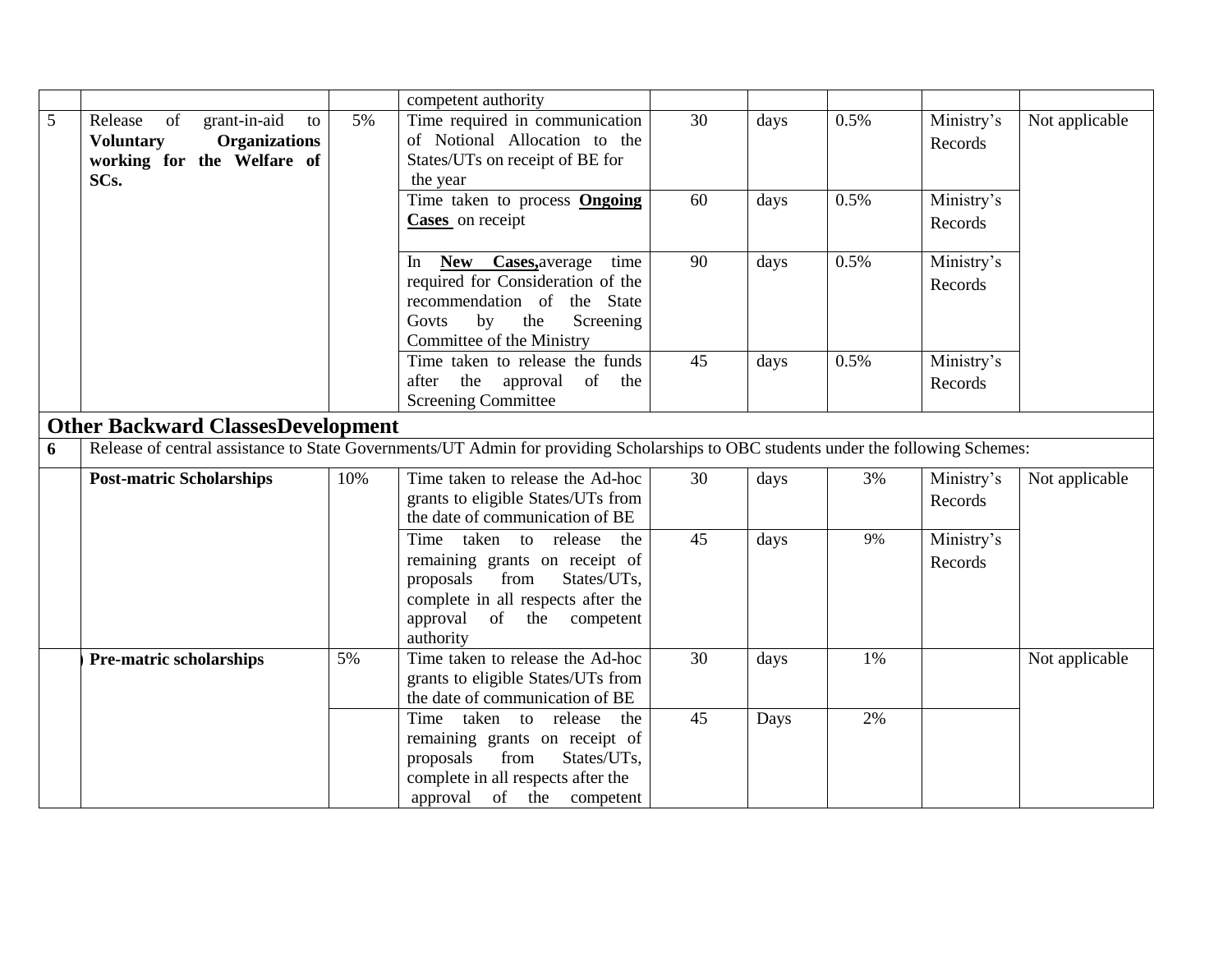|     |                                                                                                                                                                |    | authority                                                                                                                                                     |                                                        |               |     |                       |                |
|-----|----------------------------------------------------------------------------------------------------------------------------------------------------------------|----|---------------------------------------------------------------------------------------------------------------------------------------------------------------|--------------------------------------------------------|---------------|-----|-----------------------|----------------|
| 7.  | Hostel facilities for boys and<br>girls belonging<br>to OBCs:<br>Release of central assistance to<br>States/UTs for creating                                   | 5% | Time taken in release of grants on<br>receipt of proposals from States/<br>UTs, complete in all respects $\&$<br>after the approval of competent<br>authority | 60                                                     | days          | 5%  | Ministry's<br>Records | Not applicable |
|     | <b>Social Defence</b>                                                                                                                                          |    |                                                                                                                                                               |                                                        |               |     |                       |                |
| 12. | Release of grant in aid to Govt./<br>Non-Governmental<br>Organizations/ Panchayati Raj<br>Institutions/ local bodies etc.for<br>providing basic amenities like | 5% | Release of grant-in-aid for<br>ongoing projects which have been<br>received from the State Govt.<br>with complete documents as<br>required under the Scheme.  | 60                                                     | days          | 2%  | Ministry's<br>Records | Not applicable |
|     | shelter, food, medical care and<br>entertainment opportunities to<br>Senior Citizens.                                                                          |    | Release of grants-in-aid for new<br>cases<br>(a) Obtaining recommendations<br>of the Screening Committee in<br>the Ministry.                                  | Quarter<br>basis                                       | Month         | 1%  | Ministry's<br>Records |                |
|     |                                                                                                                                                                |    | (b) Release of grant-in-aid after<br>recommendation of<br>the<br>the<br><b>Screening Committee</b>                                                            |                                                        |               |     |                       |                |
| 13. | Release of grant in aid to NGOs<br>and other eligible organizations<br>for identification, counseling,<br>treatment and rehabilitation of                      | 5% | Release of grant-in-aid for<br>ongoing projects which have been<br>received from the State Govt.<br>with complete documents                                   | 60                                                     | days          | 1 % | Ministry's<br>Records | Not applicable |
|     | addicts                                                                                                                                                        |    | Release of grants-in-aid for new<br>cases<br>Obtaining recommendations of<br>the Screening Committee<br>Release of grant-in-aid after the                     | Twice in a<br>$year -$<br>August $&$<br>November<br>90 | Month<br>Days | 2 % | Ministry's<br>Records |                |
|     |                                                                                                                                                                |    | recommendation of the Screening<br>Committee                                                                                                                  |                                                        |               |     |                       |                |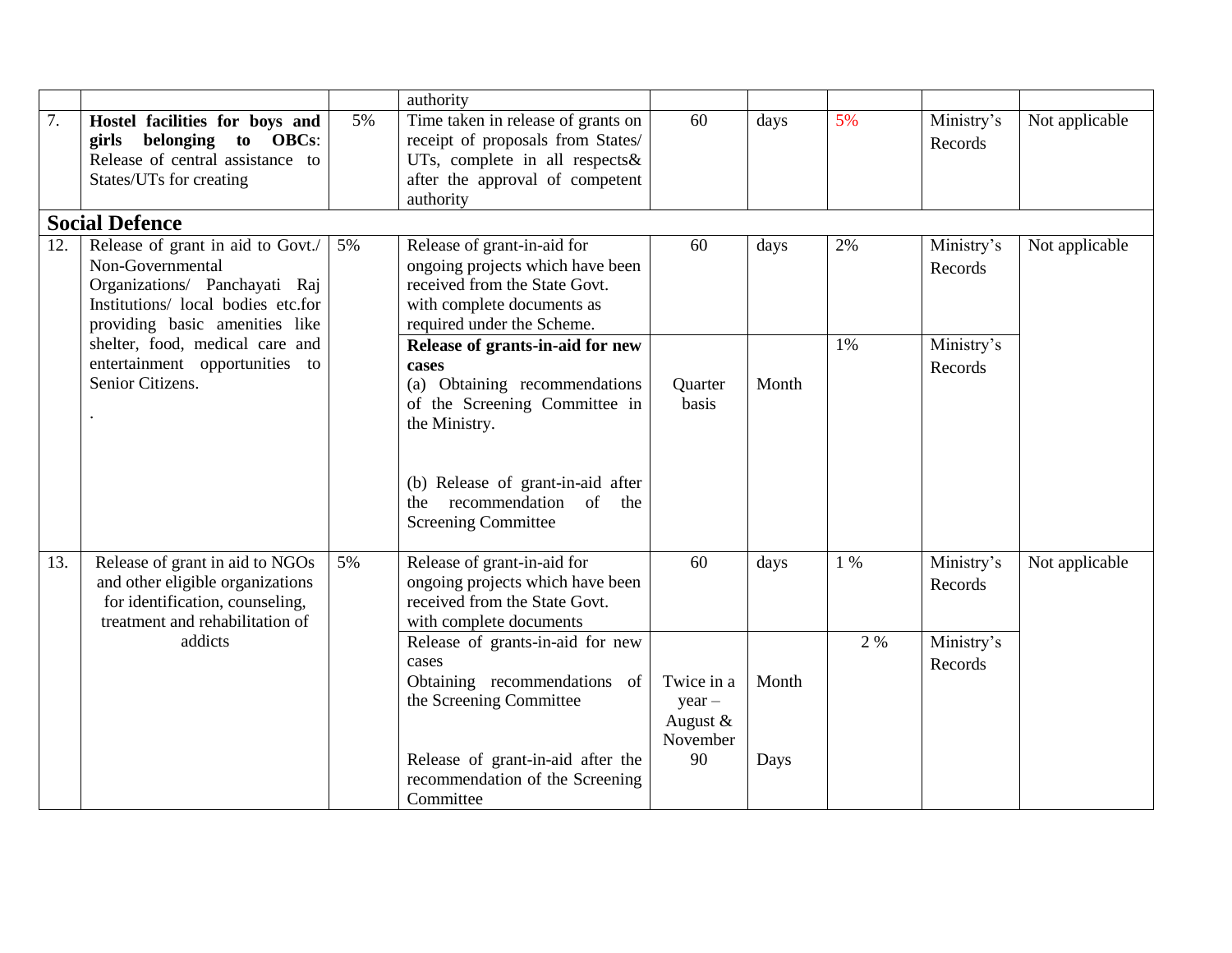|     |                                                               |    | <b>STATISTICS DIVISION</b>                                                               |                                                             |        |                       |  |
|-----|---------------------------------------------------------------|----|------------------------------------------------------------------------------------------|-------------------------------------------------------------|--------|-----------------------|--|
| 14. | <b>Research and Evaluation Studies</b>                        | 2% | a)Convening of at least one<br>Advisory<br>Research<br>Committee(RAC) Meetings           | Two month<br>after<br>receipt of<br>sufficient<br>proposal  | Month  | Ministry's<br>Records |  |
|     |                                                               |    | Examination, Revision and<br>b)<br><b>Clearance of Reports</b>                           | Two month<br>after<br>receipt of<br>draft report            | Month  |                       |  |
| 15  | Payment related to evaluation $\&$<br><b>Research Studies</b> |    | a)Issue of sanction letter for<br>Research & Evaluation Studies:<br>(i)First Installment | One month<br>after<br>approval of<br>competent<br>authority | Month  | Ministry's<br>Records |  |
|     |                                                               |    | (ii)Second Installment                                                                   | One month<br>after<br>approval of<br><b>IFD</b>             |        |                       |  |
|     |                                                               |    | (iii)Third and Final Installment                                                         | One month<br>after<br>approval of<br><b>IFD</b>             |        |                       |  |
|     |                                                               |    | b)Issue of sanction letter for<br>Research & Evaluation Studies:<br>(i)First Installment | One month<br>after<br>approval of<br>competent<br>authority | Months | Ministry's<br>Records |  |
|     |                                                               |    | (ii)Second Installment                                                                   | One month<br>after<br>concurrence<br>of IFD                 |        |                       |  |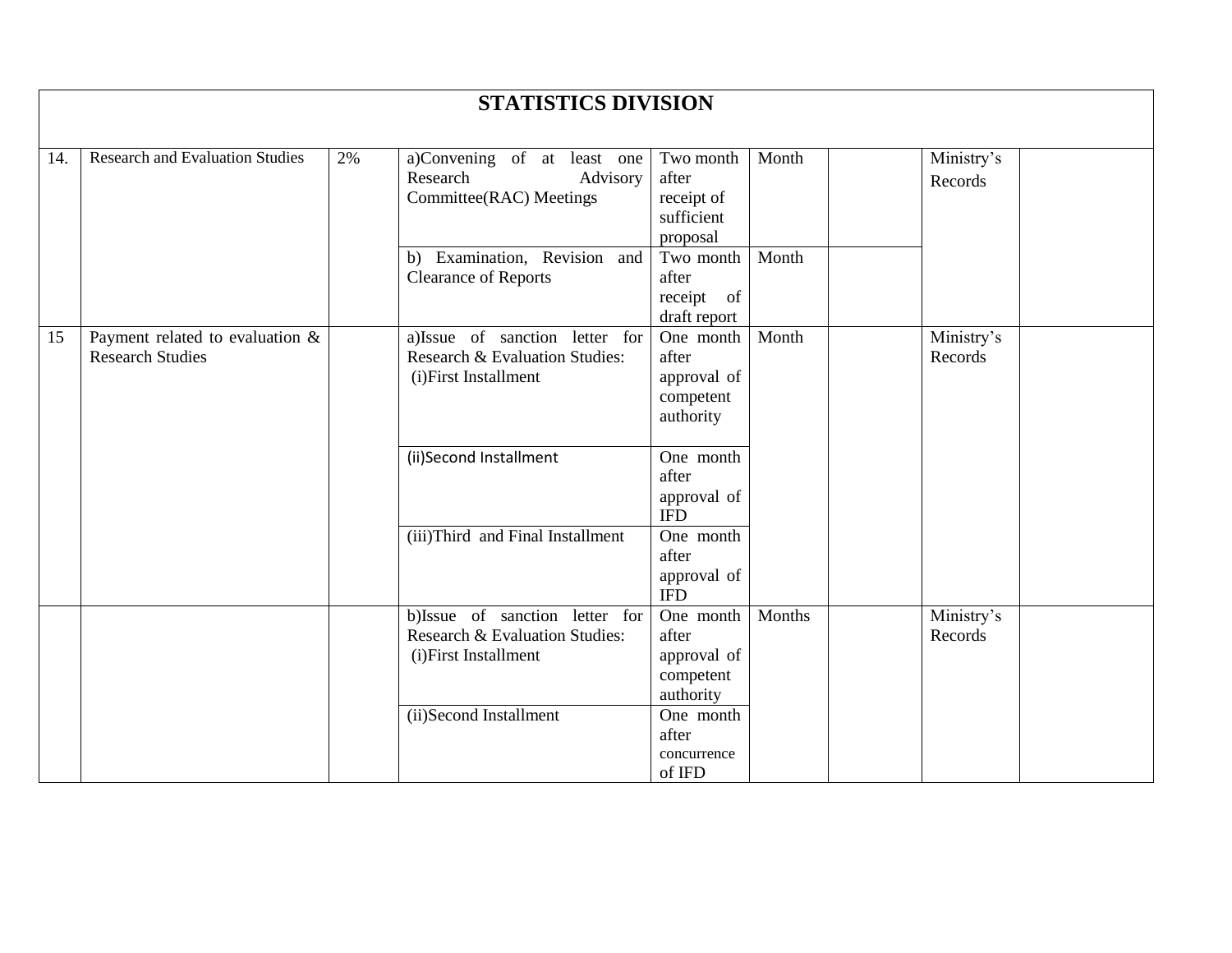| 16. | Dissemination of Finding and<br>Recommendations<br>the<br>to<br>concerned Programmes Division<br>for follow up action                              |    |                                                                                                                                                                                                                                    | Two weeks<br>after<br>finalization<br>of reports | Weeks           |       | Ministry's<br>Records      |                |
|-----|----------------------------------------------------------------------------------------------------------------------------------------------------|----|------------------------------------------------------------------------------------------------------------------------------------------------------------------------------------------------------------------------------------|--------------------------------------------------|-----------------|-------|----------------------------|----------------|
|     | <b>Miscellaneous Items</b>                                                                                                                         |    |                                                                                                                                                                                                                                    |                                                  |                 |       |                            |                |
|     |                                                                                                                                                    |    | taken to<br>acknowledge<br>Time<br>received<br>through<br>grievance<br><b>CPGRAMS</b> portal                                                                                                                                       | 3                                                | Working<br>days | 0.25% | <b>CPGRAM</b><br>S Reports | Not applicable |
| 17. | <b>Public Grievance Redressal</b>                                                                                                                  | 1% | Time<br>taken to<br>acknowledge<br>received<br>grievance<br>through<br>registered post                                                                                                                                             | $\tau$                                           | Working<br>days | 0.25% | <b>CPGRAM</b><br>S Reports |                |
|     |                                                                                                                                                    |    | for<br>Time<br>grievance<br>taken<br>redressal (Time frame given by<br>the DAR & PG)                                                                                                                                               | 60                                               | Working<br>days | 0.5%  | <b>CPGRAM</b><br>S Reports |                |
| 18  | Payment to vendors for goods<br>and services provided to the<br>Ministry.                                                                          | 1% | Payment for goods and services<br>provided to the Department are<br>made to the vendor on receipt of<br>invoice after procurement of<br>goods/services and satisfactory<br>completion of work depends on<br>availability of funds. | 20                                               | Working<br>days | 1%    | Ministry's<br>Records      | Not applicable |
| 19  | Prompt answer to telephone calls<br>between 9.30 AM and 5.30 PM<br>on a Central Facilitation Centre<br>Number (+91-11-23389226)                    | 1% | Number of complaints received<br>for not receiving the telephone<br>calls                                                                                                                                                          | Nos.                                             | Nos.            | 1%    | Ministry's<br>Records      | Not applicable |
| 20. | Quick response to written requests<br>through<br>e-mail)<br>by<br>(or<br>citizens/clients<br>seeking<br>for<br>appointments with concerned officer | 1% | Response to such requests will be<br>given within three working days                                                                                                                                                               | 3                                                | days            | 1%    | Ministry's<br>Records      |                |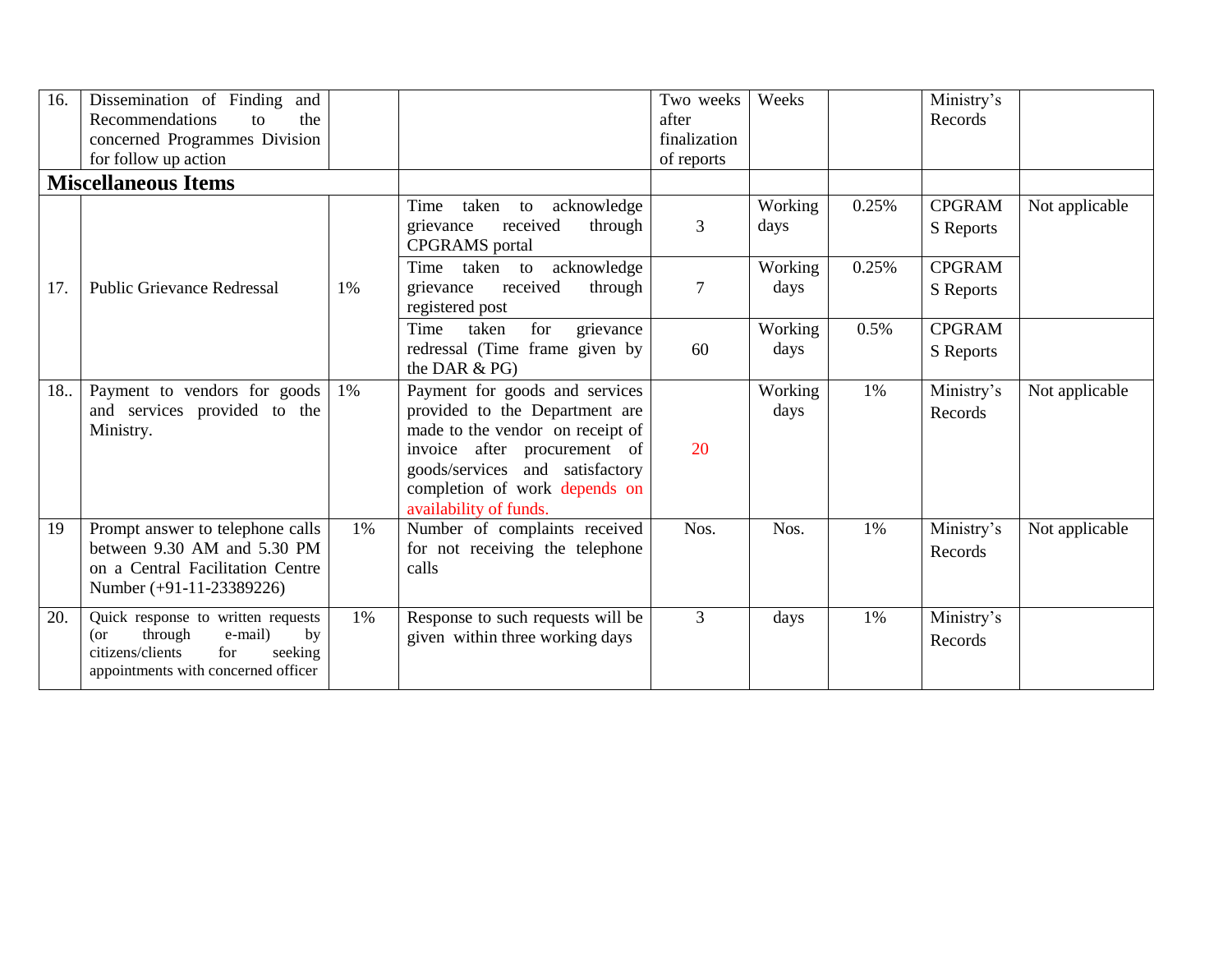### **Public Redress Mechanism**

**(Website url to lodge Grievance:** [http://pgportal.gov.in\)](http://pgportal.gov.in/)

| p.  | Order | Name of the Public Grievance Officer | Landline      | $\nabla$ Mail           | <b>Mobile Number</b> |
|-----|-------|--------------------------------------|---------------|-------------------------|----------------------|
| No. |       |                                      | Number        |                         |                      |
|     |       | Sh.G.K.Dwivedi, Director (A)         | 23383256      | gkdwivedi1970@gmail.com |                      |
|     |       |                                      | 23070349(Fax) |                         |                      |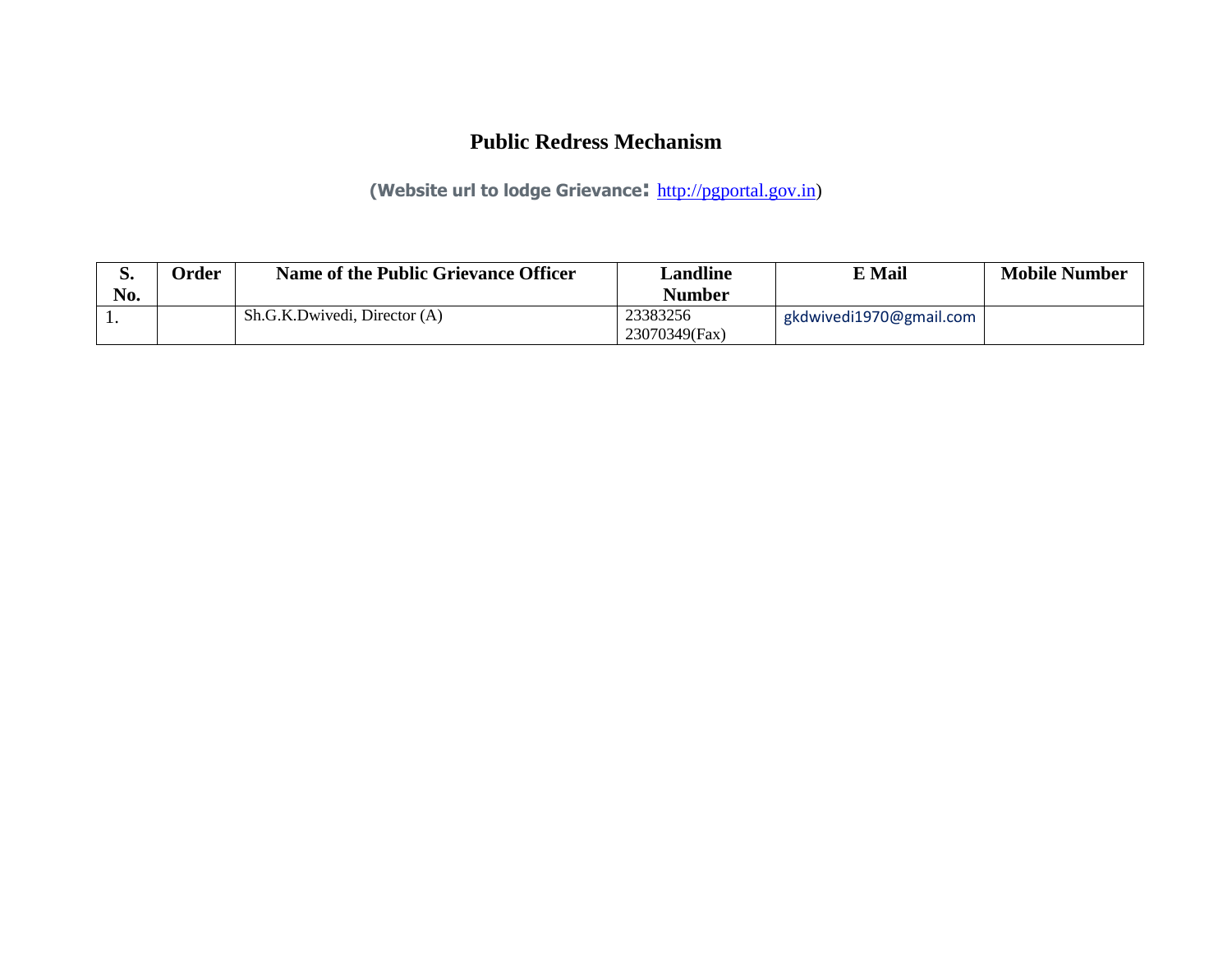# **List of Stakeholders /Clients**

| S.             | <b>Stakeholders/Client's Description</b>                                                                   |
|----------------|------------------------------------------------------------------------------------------------------------|
| No.            |                                                                                                            |
|                | <b>State Governments/UT Administrations</b>                                                                |
|                | Central Government Ministries/Departments working in the areas of common interests                         |
| $\overline{3}$ | Autonomous organizations working in the field of education such as UGC, Institutions of excellence such as |
|                | IITs/IIMs, Universities etc                                                                                |
|                | Non-Governmental Organizations working the areas allocated to the Ministry                                 |
|                | Academicians working in the subject areas of the Ministry                                                  |
| 6              | Associations of the target groups of the Ministry                                                          |
|                | Activists working the subject areas of the Ministry                                                        |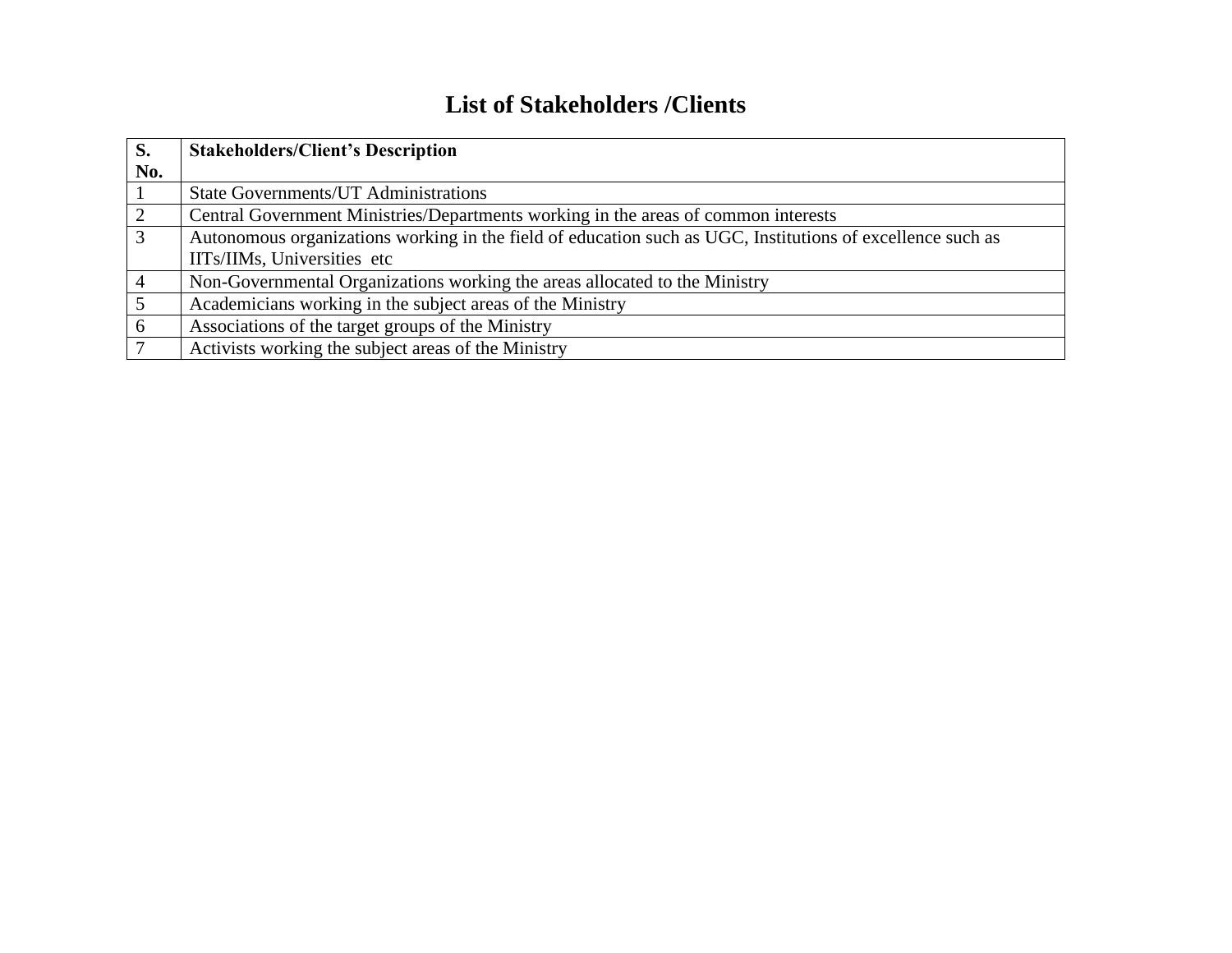# **List of Responsibility Centres& Subordinate Organizations for Year: 2016-17**

| S.           | <b>Responsibility Centre &amp;</b>                  | <b>Address</b>                       | Website                          | <b>Contact Details</b>  |              |
|--------------|-----------------------------------------------------|--------------------------------------|----------------------------------|-------------------------|--------------|
| No.          | <b>Subordinate Corporation</b>                      |                                      |                                  |                         |              |
| $\mathbf{I}$ | <b>Non-Statutory/Autonomous Bodies/Corproations</b> |                                      |                                  |                         |              |
| 1.           | <b>National Backward Classes</b>                    | $5TH$ Floor, NCUI Building,          | http://nbcfdc.org.in             | nbcfdc@del3.vsnl.net.in | 26511027     |
|              | Finance & Development                               | 3, Siri Institutional Area,          |                                  |                         |              |
|              | Corporation (NBCFDC)                                | KhelGaon Marg, New Delhi             |                                  |                         |              |
|              |                                                     | 110 016                              |                                  |                         |              |
| 2.           | National SafaiKaramcharis                           | LokNayakBhavan, Khan                 | http://nskfdc.nic.in             | nskfdc@indiatimes.com   | 29216330     |
|              | <b>Finance Development</b>                          | Market,                              |                                  |                         |              |
|              | Corporation (NSKFDC)                                | New Delhi 110 003                    |                                  |                         |              |
| 3.           | <b>National Scheduled Castes</b>                    | 14 <sup>th</sup> Floor, Scope Minar, | http://www.nsfdc.nic.in          | nsfdc@satyam.net.in     | 22054347     |
|              | Finance & Development                               | Core 1 @2, NorthTower,               |                                  |                         |              |
|              | Corporation (NSFDC)                                 | Laxmi Nagar District                 |                                  |                         |              |
|              |                                                     | Centre, Laxmi Nagar, Delhi           |                                  |                         |              |
| 4.           | BabuJagjivan Ram National                           | 6-Krishna Menon Marg,                | http://www.jagjivanram.org       | info@jagjivanram.org    | 011-23794307 |
|              | Foundation                                          | New Delhi-110011                     |                                  |                         |              |
| 5.           | Dr. Ambedkar Foundation                             | 15, Janpath,                         | http://ambedkarfoundation.nic.in | diraf.wel@sb.nic.in     | 23320571,    |
|              |                                                     | New Delhi-110 001                    |                                  |                         | 23320576     |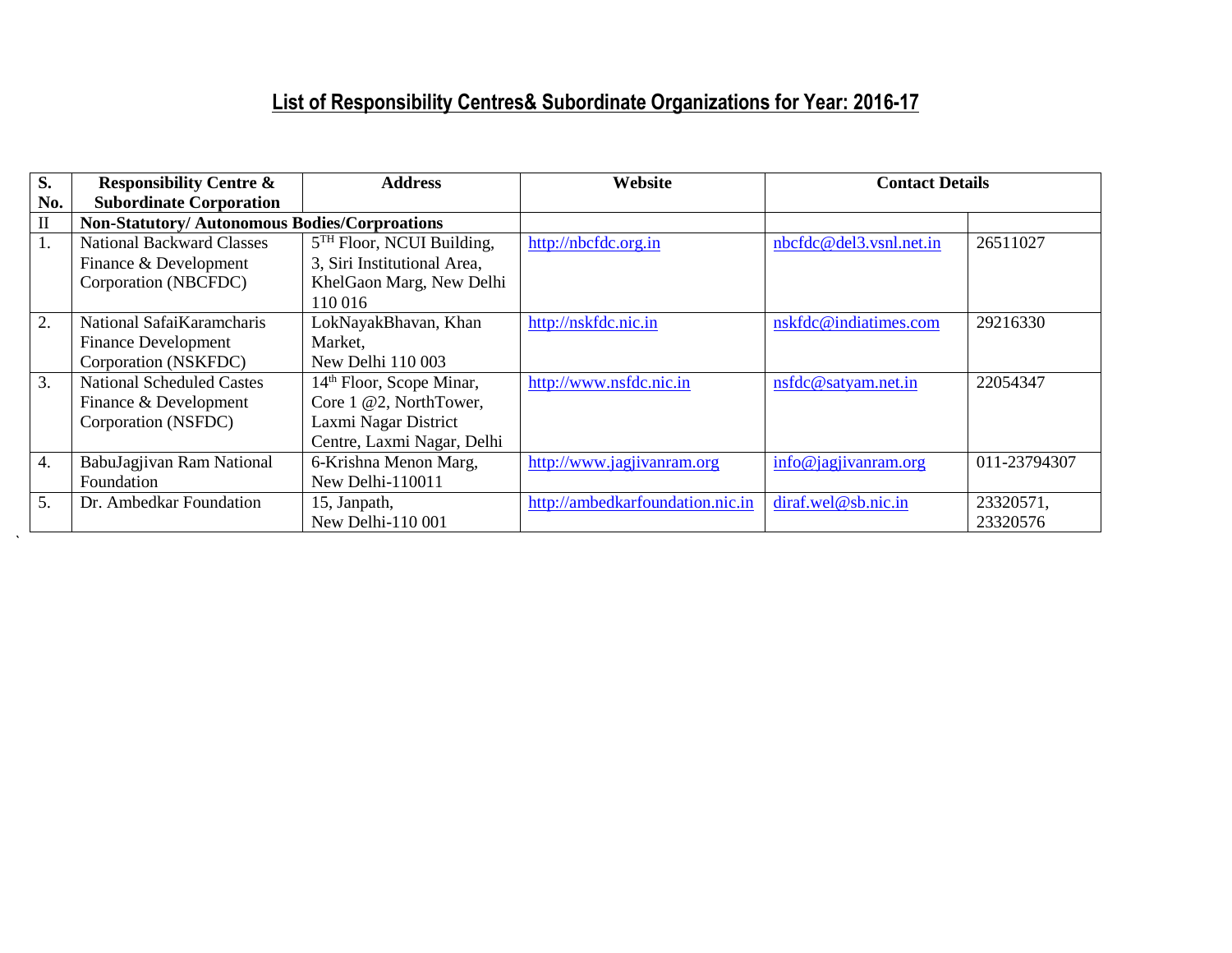# **Indicative Expectations from Service Recipients**

| S.             |                                                                                                                                                                                                                               |
|----------------|-------------------------------------------------------------------------------------------------------------------------------------------------------------------------------------------------------------------------------|
| No.            |                                                                                                                                                                                                                               |
|                | <b>Indicative Expectations from the Service Recipients</b>                                                                                                                                                                    |
| $\mathbf{1}$   | Submit duly completed proposals in all respects in the Performa prescribed, if any, within the<br>stipulated time line.                                                                                                       |
| 2              | State Governments/UT Administrations should utilize the central assistance only for targeted<br>beneficiaries                                                                                                                 |
| 3              | State Governments/UT Administrations should not park the central assistance received for longer<br>period and should release to target beneficiaries within reasonable period of time                                         |
| $\overline{4}$ | State Governments/UT Administrations should depute sufficiently senior level officers with<br>complete information to attend the conferences/meetings convened by the Ministry                                                |
| $\overline{5}$ | NGOs and other implementing agencies should carefully go through the guidelines of the schemes<br>and enclose all the requisite documents with their application                                                              |
| 6              | As and when requested by the Ministry, NGOs and other implementing Ministries should<br>participate in the workshops and other capacity building programmes                                                                   |
| $\overline{7}$ | All the implementing agencies including the State governments should report the outcome of the<br>scheme/programme being implemented by them within reasonable period of time and/or as and<br>when requested by the Ministry |
| 8              | Citizens/clients are welcome to meet the officers of the Ministry, however, they should seek<br>appointment from the officer concerned at least prior to three working days of the meeting.                                   |